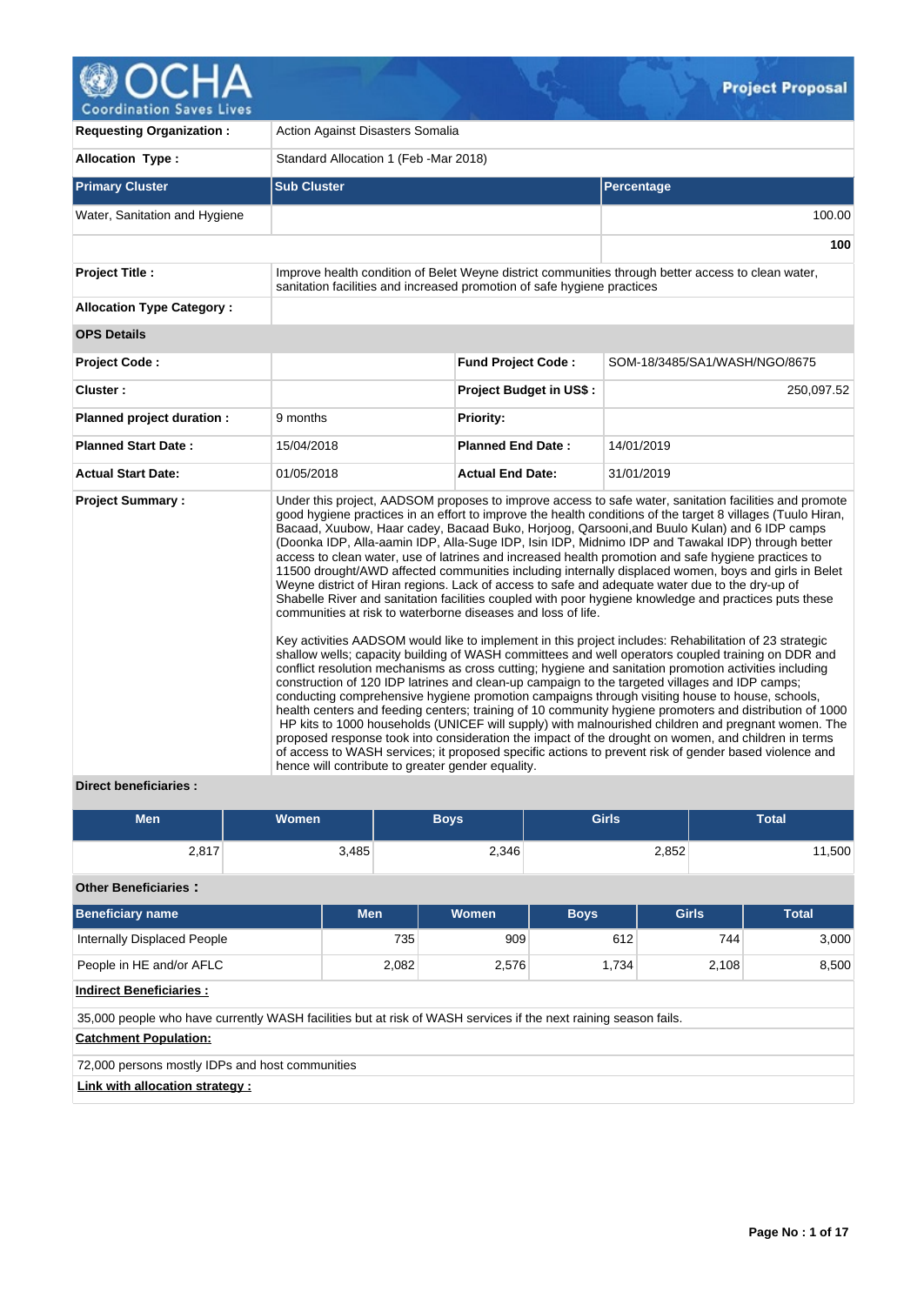The project is in-line with the SHF-2018-SA1 Allocations in response to the worsening drought conditions in Somalia, specifically falls under the Life Saving Interventions in response to the ongoing drought and to mitigate the risk of WASH related disease outbreaks, in particular AWD /cholera. The project also lies under one of the priority areas in this allocation; Belet Weyne district of Hiran region, to address the humanitarian needs by providing life-saving to drought affected communities in those locations. The focus will be WASH response to drought and scale up the response to the increased AWD/cholera episodes as direct consequence of the drought. The proposed intervention specifically will include:

1. Rehabilitation of 23 dried-up shallow wells

2. Construction of 120 semi-permanent sanitation facilities

3.Enhance hand washing with soap practices at critical times through hygiene education campaigns and ensuring that soap is available at household level.

4. Clean-up campaigns to improve the environmental sanitation.

## **Sub-Grants to Implementing Partners :**

| <b>Partner Name</b>                                                                                                                                                                                                                       |                                  | <b>Partner Type</b> |                             | <b>Budget in US\$</b> |  |  |  |  |  |  |  |
|-------------------------------------------------------------------------------------------------------------------------------------------------------------------------------------------------------------------------------------------|----------------------------------|---------------------|-----------------------------|-----------------------|--|--|--|--|--|--|--|
|                                                                                                                                                                                                                                           |                                  |                     |                             |                       |  |  |  |  |  |  |  |
| Other funding secured for the same project (to date):                                                                                                                                                                                     |                                  |                     |                             |                       |  |  |  |  |  |  |  |
|                                                                                                                                                                                                                                           | <b>Other Funding Source</b>      |                     | <b>Other Funding Amount</b> |                       |  |  |  |  |  |  |  |
|                                                                                                                                                                                                                                           |                                  |                     |                             |                       |  |  |  |  |  |  |  |
| Organization focal point:                                                                                                                                                                                                                 |                                  |                     |                             |                       |  |  |  |  |  |  |  |
| Name                                                                                                                                                                                                                                      | <b>Title</b>                     | Email               |                             | <b>Phone</b>          |  |  |  |  |  |  |  |
| Abdihakim Bashir Osman                                                                                                                                                                                                                    | Country Programme<br>Coordinator | info@aadsom.org     |                             | +254722496579         |  |  |  |  |  |  |  |
| <b>BACKGROUND</b>                                                                                                                                                                                                                         |                                  |                     |                             |                       |  |  |  |  |  |  |  |
| $\overline{a}$ and $\overline{a}$ are the contract of the contract of the contract of the contract of the contract of the contract of the contract of the contract of the contract of the contract of the contract of the contract of the |                                  |                     |                             |                       |  |  |  |  |  |  |  |

## **1. Humanitarian context analysis**

Somalia is in the throes of humanitarian crisis due to the devastating drought and insecurity. An estimated 5.4 million are in need of humanitarian assistance, down from 6.2 million, while the number of those in urgent need of life saving assistance has dropped from 3.2 million to 2.7 million (FSNAU Report 29 January 2018). however, the humanitarian needs across the country across remain critical as Somalia faces a fifth consecutive below average rain. The recent climate forecast also revealed that there is 40% chance of below normal 2018 Gu rains (April to June) in most parts of Somalia including Hiran Region. Pasture water availability, crop production, livestock reproduction, access agricultural employment, water and food are expected to be adversely affected. In addition to emergency food assistance, nutrition and WASH interventions have contributed to a decline in Global Acute Malnutrition (GAM) and fewer cases of Acute Watery Diarrhea (AWD). Over 50,300 AWD cases were reported during the first half of 2017, but declined significantly to 5,900 cases during the second half of the year. Conflict persists in many southern and central areas and continues to cause the loss of life and negatively impact the flow of traded goods, market functioning, and humanitarian access. Drought and conflict remain the primary drivers of displacement. According to UNHCR, an estimated 344,000 people were displaced between July and December, over half of whom were displaced due to drought, while 40 percent were due to conflict. Drought-related displacement declined significantly in the second half of 2017, when 190,000 people were displaced compared to 649,000 during the first half of 2017. Belet Weyne district is amongst the worst affected areas as Shabelle river water levels are very low or dried-up and, as a result, water availability is lower than normal. It is already anticipated AWD outbreak in the district as the shallow wells, which the district relies also dried-up and people are using contaminated water from the river.

## **2. Needs assessment**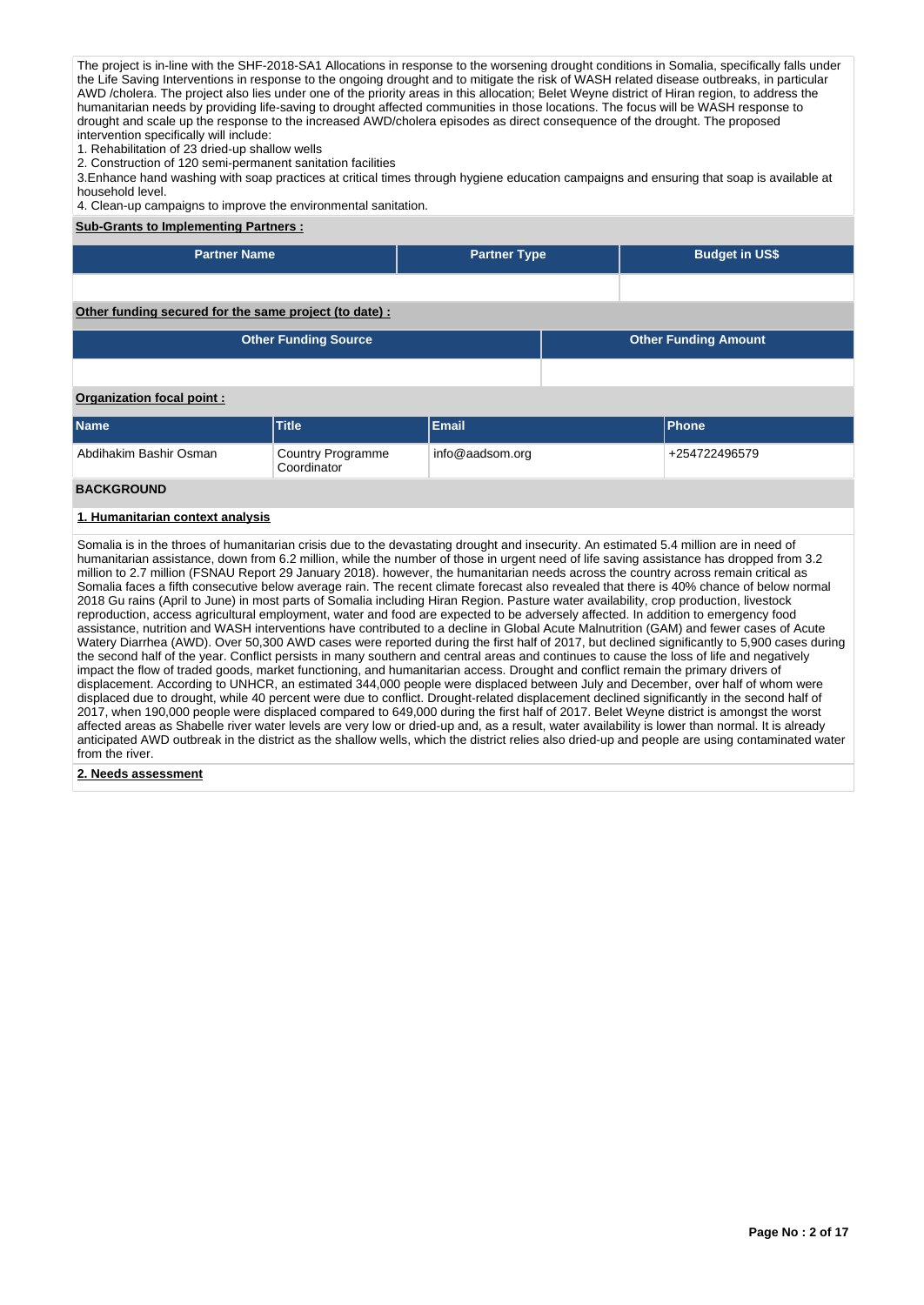Drought conditions in Hiran region has negatively impacted on people's livelihoods following the poor performance and or failure of rains of the past five consecutive seasons of Gu and Deyr of 2017. The drought conditions in the region are getting severe due to the hot and dry weather conditions experienced at the moment plus the low level of the river water for the last two months deteriorated the situation and weather conditions experienced at the moment plus the low level of the river water f health conditions of the poor communities and the IDPs. The situation is expected to worsen till the next raining season expected in April / May 2018. AADSOM need rapid assessment made on 27 -28 February, 2018 at Belet Weyne district particularly riverine villages and IDPs revealed that:

- Inadequate access to safe water and poor human excreta disposal remain a major concern in Belet Weyne district with 74.8% in use of open hand dug well or direct from river. 40.6% in defecating bush/open ground respectively.

- The high prevalence of malnutrition in the district is an indication of the fragility of the situation and this has certainly taken a toll at household level in all food economy groups. The problems of food availability and access faced by poor households and IDPs combined with the high incidence of diseases, poor sanitary practices and reduction of meals/day or eating food items of lower grades,

- 60% of Belet Weyne communities rely on river water for irrigation purpose and for domestic use.

- The majority of the shallow wells have dried up due to the drought and/or the dry-up of the river. The functioning shallow wells are having reduced water yields due to overuse. People dig small hole (WASHAAQO) inside the river.

- The price of water has more than doubled in most places and the cost varies from place to place based on distance and the taste of the water. The price is expected to rise further as the drought intensifies in the coming weeks before the next raining season, which most people cannot afford.

- People are walking long distances to look for water. In some cases, people are trekking 30-50 km in search of water. Women and girls are at risk of GBV as they walk long distance to water sources. Girls end up having less time to study as they spend much time fetching water.

- There is lack of adequate water storage in household level particularly among displaced people.

- The communities do not treat drinking water as they have not water purification or chlorination powder or aqua tabs.

- 73% of the assessed rural villages practice open defecation, some of the IDP camps, around 60 persons share only 1 latrine, which is below the standard. Lack or limited access to latrines also affects women and girls most and they risk GBV when walking long distance to look for places to answer calls of nature or dispose menstrual towels. Women and girls require more privacy to answer calls of nature.

- Poor hygiene and sensitization practices, which is the probable reason for the increase in water borne diseases in some areas. 67% of the interviewed households have not good knowledge of hygiene and sanitation.

- There is notable increase of AWD/Cholera related to the drought-affected communities particularly affecting mainly children under 5 years in many parts of the region.

- The number of new arrivals across the assessed locations is putting pressure on limited WASH resources; hence the need to construct additional latrines, provide safe water and distribute hygiene kits to safe lives is inevitable.

- There are no proper waste-disposal areas in most IDP camps, where poor hygiene practices are observed.

- Only 13 out of 38 assessed water sources are protected,

- Only 48% receive safe water.

Hence, this proposal is the outcome of the gaps observed during AADSOM need assessment.

## **3. Description Of Beneficiaries**

The project is in-line with the second 2018 SHF Sub-Allocation Strategy and specifically falls within the Life Saving Interventions under one of the priority areas; Belet Weyne district to address the humanitarian needs by providing life-saving and life-sustaining assistance to IDPs, prioritizing the most vulnerable IDP households and host communities. The project will target the most vulnerable communities and IDP households from all social groups, boys, girls, men, and women. The project will ensure that design of activities is informed by a thorough analysis of gender and cultural dynamics across different livelihoods groups. In addition, the involvement of women, youth, IDPs and marginalized host community in decision making will be promoted. AADSOM will propose the following vulnerability and selection criteria to selected beneficiaries, following the approval of these criteria by the community. 1) Newly Displaced IDPs: These are mainly newly displaced poor families as a result of conflict, forced eviction and whose livelihood strategies have collapsed or are severely weakened due to displacement and have accumulated huge debts, lack social support, and are consequently facing WASH, nutrition and food access crisis, 2) Internally Displaced Families who have no livelihoods or income sources, 3) Households with limited or no source of regular income, 4) Households with more than 6 children and acknowledged to be poor, 5) Households comprised of disabled people, 6) Female Headed Households, 7) Child Headed Households, 8) Pregnant and lactating women.

#### **4. Grant Request Justification**

The project is in-line with the second 2018 SHF Sub-Allocation Strategy and specifically falls within the Life Saving Interventions under one of the priority areas; Belet Weyne district to address the humanitarian needs by providing life-saving and life-sustaining assistance to IDPs, prioritizing the most vulnerable IDP households and host communities. AADSOM has already assisted this community and is familiar to the area. AADSOM will directly implement the project. The project also under cluster specific prioritized interventions.

## **5. Complementarity**

The proposed project shall complement the completed food security intervention in the target IDP locations and drought affected communities to increase synergy and to effectively address the gaps in the locations not targeted by WASH interventions to ensure Multi-Sectorial response. AADSOM will further coordinate with active organizations in Belet Weyne district implementing WASH, Food Security, Nutrition, Protection, Health and Education projects to ensure multi-sectoral integrated response to address nutrition causal factors affecting the IDPS and communities, reduce risk of AWD outbreak and ease pressure on basic services.

## **LOGICAL FRAMEWORK**

#### **Overall project objective**

The overall objective of this project is to improve the health condition of drought/AWD affected communities and IDPs in Belet Weyne district of Hiran Region through better access to clean water, use of sanitation facilities and increased health promotion and safe hygiene practices.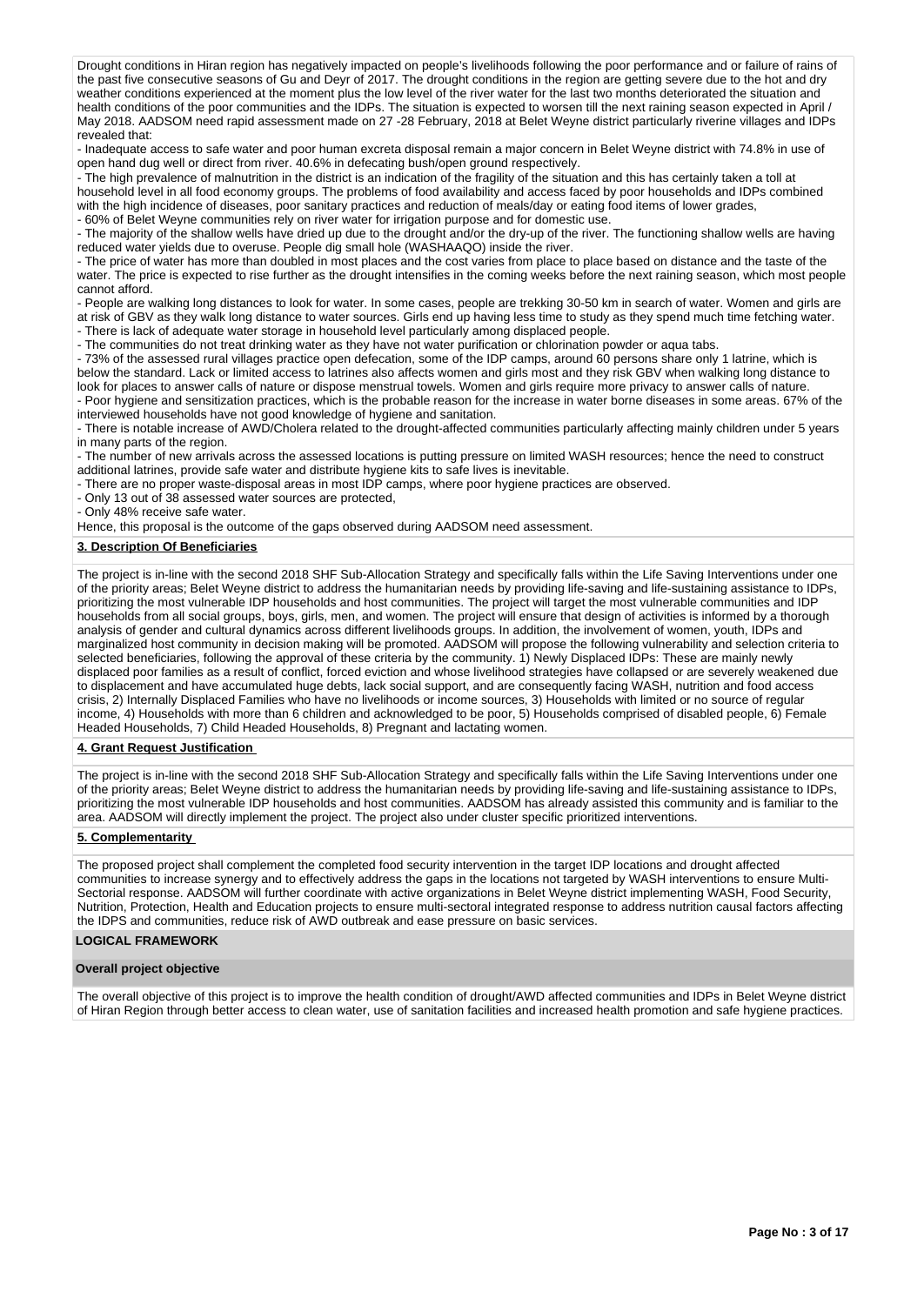| <b>Water, Sanitation and Hygiene</b>                                                                                                                                      |                                                                                                                                                                                                                                                          |                                 |  |  |  |  |  |  |  |
|---------------------------------------------------------------------------------------------------------------------------------------------------------------------------|----------------------------------------------------------------------------------------------------------------------------------------------------------------------------------------------------------------------------------------------------------|---------------------------------|--|--|--|--|--|--|--|
| <b>Cluster objectives</b>                                                                                                                                                 | <b>Strategic Response Plan (SRP) objectives</b>                                                                                                                                                                                                          | <b>Percentage of activities</b> |  |  |  |  |  |  |  |
| Provide reliable and sustained access to<br>sufficient safe water-based on identified<br>strategic water points and establishment of<br>sustainable management structures | 2018-SO4: Support the protection and<br>restoration of livelihoods, promote access to<br>basic services to build resilience to recurrent<br>shocks, and catalyze more sustainable<br>solutions for those affected, including<br>marginalized communities | 60                              |  |  |  |  |  |  |  |
| Provide reliable and sustainable access to<br>environmental sanitation                                                                                                    | 2018-SO4: Support the protection and<br>restoration of livelihoods, promote access to<br>basic services to build resilience to recurrent<br>shocks, and catalyze more sustainable<br>solutions for those affected, including<br>marginalized communities | 40                              |  |  |  |  |  |  |  |

#### **Contribution to Cluster/Sector Objectives :** The project is designed to strongly contribute to:

i) Cluster Objective 1A, through the construction of emergency latrines, HP kits distribution, Public awareness (door to door) and mass media communication activities;

ii) Cluster Objective 1B, through an emergency preparedness and early response to AWD/cholera outbreaks via an integrated WASH services;

iii) Cluster Objective 2A, through the rehabilitation of 23 strategic shallow wells new water distribution point and the distribution HP kits coupled to hygiene promotions activities;

iv) Cluster Objective 2B, through the construction of gender-sensitive latrines and the organization of hygiene promotions sessions in schools and health facilities.

#### **Outcome 1**

Improved access of safe water through rehabilitation of 23 shallow wells and capacity building of 23 WASH committees and 46 well operators for drought/AWD affected vulnerable men, women, boys and girls living in Belet Weyne district and 6 IDP camps in Belet Weyne town.

# **Output 1.1**

## **Description**

11,500 (3485 women, 2817 men, 2346 boys and 2852 girls) drought/AWD affected communities and IDPs in Belet Weyne district through rehabilitation of 23 shallow wells and capacity building of 23 WASH committees, each WASH committee composing 7 persons (4men and 3 women) and training of 46 well operators (23 men and 23 women).

### **Assumptions & Risks**

## **Assumptions**

- The security situation in the area remains stable.

- There is no additional emergency event in the area.
- The acceptance form the community and the collaboration from Local Authorities remain high.

Risks:

- Lack of willingness Communities, Local Authorities, Traditional Leaders to support the project staff and activities
- Project implementation causes significant jealousy and disharmony within the communities

Mitigation measures:

- Existing and enhanced relationships between AADSOM and the communities

- Enhanced spirit of cooperation and trust between AADSOM and local authorities and elders (already established thanks to a number of projects implemented in the areas) will help ensure good collaboration and will promote the perception of AADSOM as capable and reliable agency.

- AADSOM staff will held regular meetings with the communities in order to explain the project and to share the criteria used for the selection of the beneficiaries. A complain mechanism will be put in place.

- WASH activities will reduce the competition over available resources and will decrease the burden on the local population.

**Indicators**

|                                                                                                                                                                                                            |                                                                                                                                                                                                                          |                                                         |            | <b>End cycle beneficiaries</b> |  |  |        |  |  |
|------------------------------------------------------------------------------------------------------------------------------------------------------------------------------------------------------------|--------------------------------------------------------------------------------------------------------------------------------------------------------------------------------------------------------------------------|---------------------------------------------------------|------------|--------------------------------|--|--|--------|--|--|
| Code                                                                                                                                                                                                       | <b>Cluster</b>                                                                                                                                                                                                           | <b>Indicator</b>                                        | <b>Men</b> | <b>Target</b>                  |  |  |        |  |  |
| Indicator 1.1.1                                                                                                                                                                                            | Water, Sanitation and<br>Hygiene                                                                                                                                                                                         | Number of people with sustained access to safe<br>water |            |                                |  |  | 11,500 |  |  |
| <b>Means of Verification</b> : - Photos (before, during and after rehabilitation)<br>- Telephone numbers of community stakeholders<br>- Third part monitoring report<br>- Handover letter to the community |                                                                                                                                                                                                                          |                                                         |            |                                |  |  |        |  |  |
| Indicator 1.1.2                                                                                                                                                                                            | Water, Sanitation and<br>Hygiene                                                                                                                                                                                         | Number of people trained                                |            |                                |  |  | 207    |  |  |
|                                                                                                                                                                                                            | <b>Means of Verification :</b> - Photos during the training<br>- Telephone numbers of WASH committees<br>- Signed attendance sheets<br>- signed letter between facilitators and AADSOM<br>- Third part monitoring report |                                                         |            |                                |  |  |        |  |  |
| <b>Activities</b>                                                                                                                                                                                          |                                                                                                                                                                                                                          |                                                         |            |                                |  |  |        |  |  |
| Activity 1.1.1                                                                                                                                                                                             |                                                                                                                                                                                                                          |                                                         |            |                                |  |  |        |  |  |
|                                                                                                                                                                                                            | Standard Activity: Water point construction or rehabilitation                                                                                                                                                            |                                                         |            |                                |  |  |        |  |  |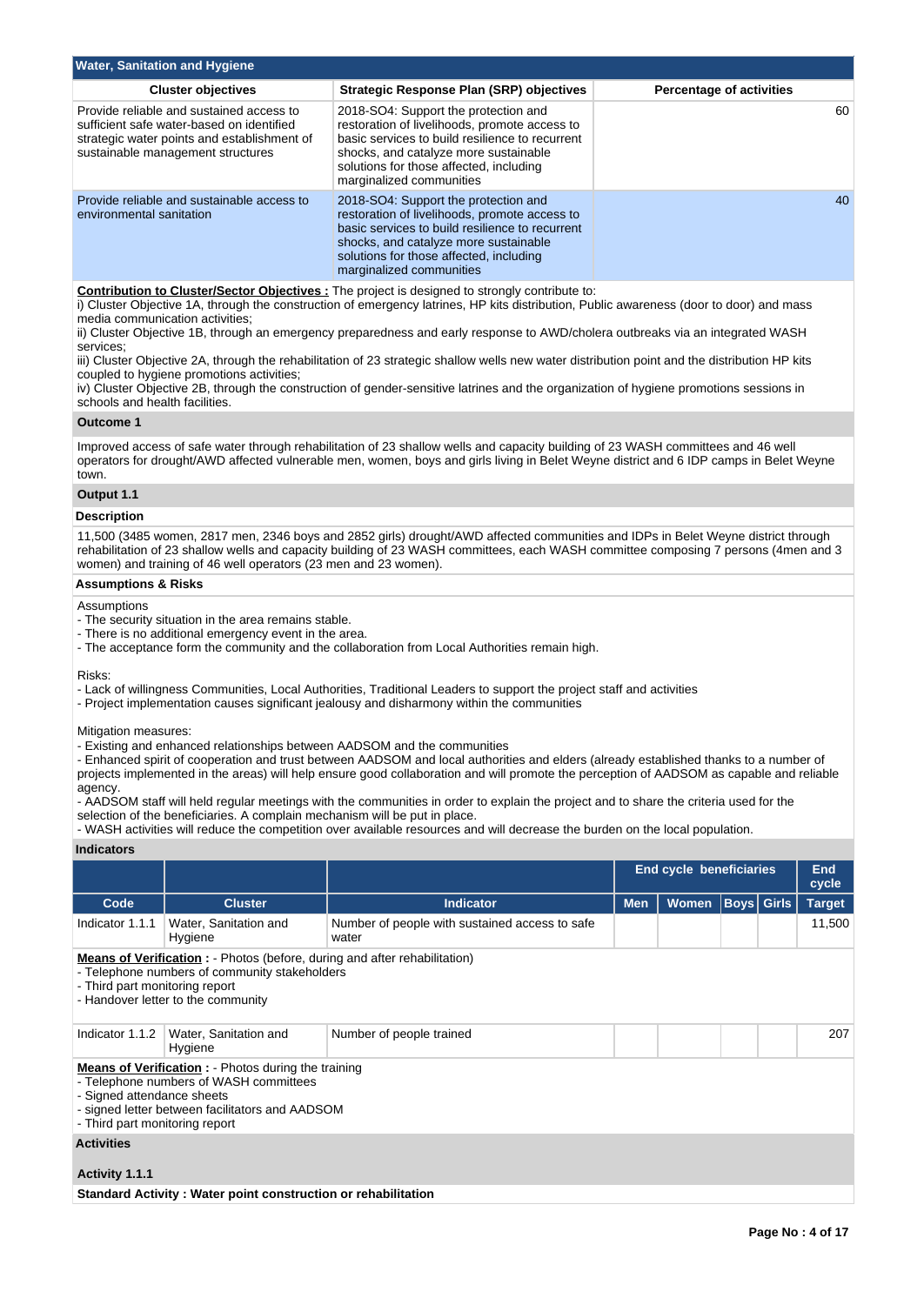Rehabilitate flood proof 23 shallow wells with equal access to men, women, boys and girls. The action includes: Desilting of well and removal of debris, deepening the well up to 5 meters to increase the yield of the well; Concrete apron, minimum radius of 1.5m; Construction of 5m long drainage channel, 1m3 soakage pit filled with large stones; Well lining using concrete rings; 1.5m deep sanitary seal made of cement grout; Installing of hand pumps; Minimum of 100cm high head wall; Concrete work at 1:2:4, cured for 7 days; 5m radius fencing. The rehabilitation of the wells will be selected with the consultation of women and girls as they are responsible household water fetching to avoid the risk of gender based violence. The location of the rehabilitated well should be near the settlements and away from the toilets at least 30m.

## **Activity 1.1.2**

#### **Standard Activity : Capacity building (water committees and WASH training)**

#### Conduct capacity building training to:

1) 23 WASH committees composing 161 members with equal participation of men and women (92 men and 69 women) on better management of the water sources to keep the sustainability of the water sources. As cross cutting train the WASH committees on DDR and conflict resolution mechanisms.

2) Train 46 well operators shared equally men and women (23 men and 23 women) on operation and maintenance, collection of revenues and keeping the cleanness of the well areas.

### **Outcome 2**

Improved access of environmental sanitation through construction of sanitation facilities and clean-up campaigns.

#### **Output 2.1**

## **Description**

3000 (909 women, 735 men, 612 boys and 744 girls) drought/AWD affected communities and IDPs in Belet Weyne district through have Improved environmental sanitation through construction of 120 IDP latrines and supporting sanitation sets to 6 target IDP camps to carry out clean-up and environmental sanitation campaigns to their locations.

#### **Assumptions & Risks**

- Photos (before, during and after rehabilitation)

- Telephone numbers of established Fecal Sludge Management (FSM) team with protection equipment

- Photos of donkey carts equipped with tank and trash pump)

- Photos of disposal sites

- Third part monitoring report

#### **Indicators**

|                                                                                                                                                                                                    |                                  |                                                                    | <b>End cycle beneficiaries</b> |                   |               |  | <b>End</b><br>cycle |  |  |
|----------------------------------------------------------------------------------------------------------------------------------------------------------------------------------------------------|----------------------------------|--------------------------------------------------------------------|--------------------------------|-------------------|---------------|--|---------------------|--|--|
| Code                                                                                                                                                                                               | <b>Cluster</b>                   | Indicator                                                          | <b>Men</b>                     | <b>Boys</b> Girls | <b>Target</b> |  |                     |  |  |
| Indicator 2.1.1                                                                                                                                                                                    | Water, Sanitation and<br>Hygiene | Number of people assisted with access to<br>sustainable sanitation |                                |                   |               |  | 3,540               |  |  |
| <b>Means of Verification :</b> - Photos (during and after construction)<br>- Telephone numbers of community stakeholders<br>- Third part monitoring report<br>- Handover letter to the community   |                                  |                                                                    |                                |                   |               |  |                     |  |  |
| Indicator 2.1.2                                                                                                                                                                                    | Water, Sanitation and<br>Hygiene | Number of people participated clean-up<br>campaigns.               |                                |                   |               |  | 3,000               |  |  |
| <b>Means of Verification:</b> - Photos of sanitation packages during the distribution<br>- Signed handover distribution sheets<br>- Photos of clean-up campaigns<br>- Third part monitoring report |                                  |                                                                    |                                |                   |               |  |                     |  |  |
| <b>Activities</b>                                                                                                                                                                                  |                                  |                                                                    |                                |                   |               |  |                     |  |  |
| Activity 2.1.1                                                                                                                                                                                     |                                  |                                                                    |                                |                   |               |  |                     |  |  |

#### **Standard Activity : Latrine construction or rehabilitation**

Construct 120 semi permanent gender sensitive desludging flood proof IDP latrines with lockable doors and hand washing basins with a lifespan of at least 3 years in Doonka (20), Alla-aamin (20), Alla-Suge (20), Isin (20), Midnimo (20) and Tawakal (20) IDP camps. - All the sanitation facilities are easily emptied.

- The sanitation facilities are easily accessible to men, women, girls, and disabilities.

- Women and girls will participate the selection of the latrines' location to keep their safety and to avoid SGBV against them.

**Activity 2.1.2** 

## **Standard Activity : Solid Waste Management**

Conduct environmental sanitation awareness campaigns to 6 IDP settlements. The action includes: (1) Distribution of sanitation sets. Each IDP settlement will receive 4 sanitation sets; each set contains (1 wheel barrow, 1 pick axe, 2 shovel/spades, 4 brooms, 2 rakes, and 1 barrel for collection of garbage). (2) Excavation of 1 garbage collection pit/village or IDP settlement. The cleanup campaigns will be held four times per month. Men and women will participate equally the general cleanup and collection of garbage campaigns.

## **Outcome 3**

Improved awareness and knowledge on preventive measures to WASH related diseases and Hand washing with soap practices among 11,500 (3485 women, 2817 men, 2346 boys and 2852 girls) vulnerable drought/AWD affected IDPs and host communities men, women, boys and girls.

#### **Output 3.1**

**Description**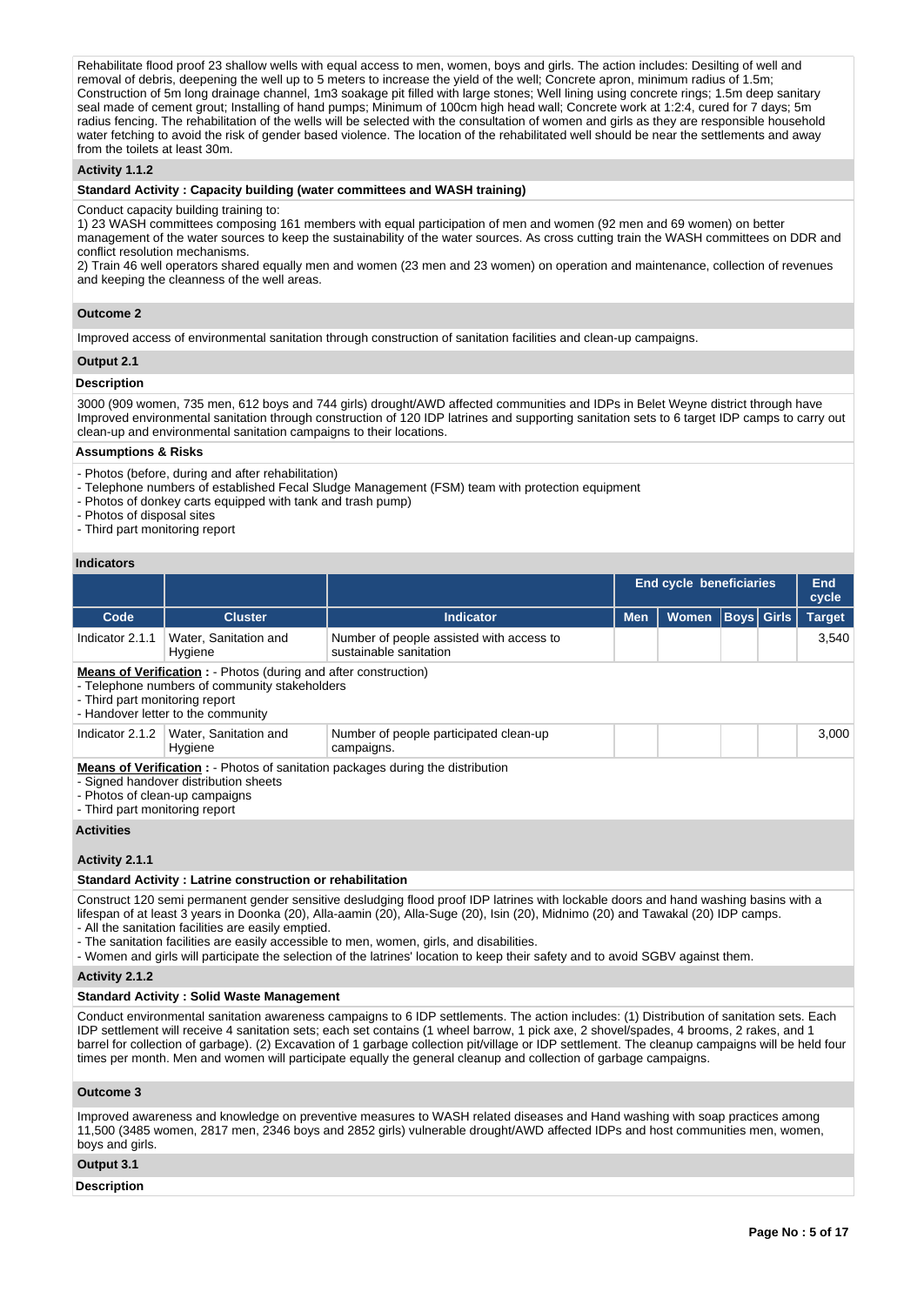11,500 (3485 women, 2817 men, 2346 boys and 2852 girls) vulnerable drought/AWD affected IDPs and host communities increased their knowledge on preventive measures to WASH related diseases by implementing appropriate comprehensive hygiene promotion activities with increased widespread adaption of safe hygiene practices both at public and household level to practice safe hygiene by participating in hygiene promotion campaigns (e.g. door to door campaigns, institutional (schools and health/feeding centers) campaigns and public awareness activities) by the end of the project.

#### **Assumptions & Risks**

Assumptions

- The security situation in the area remains stable.

- There is no additional emergency event in the area.

- The acceptance form the community and the collaboration from Local Authorities remain high.

Risks:

- Lack of willingness Communities, Local Authorities, Traditional Leaders to support the project staff and participate the project activities - Project implementation causes significant jealousy and disharmony within the communities

Mitigation measures:

- Existing and enhanced relationships between AADSOM and the communities

- Enhanced spirit of cooperation and trust between AADSOM and local authorities and elders (already established thanks to a number of projects implemented in the areas) will help ensure good collaboration and will promote the perception of AADSOM as capable and reliable agency.

- AADSOM staff will held regular meetings with the communities in order to explain the project and to share the criteria used for the selection of the beneficiaries. A complain mechanism will be put in place.

- WASH activities will reduce the competition over available resources and will decrease the burden on the local population.

## **Indicators**

|                                                                                                                                                                                                                                         |                                                                                                                                                                                                              |                                                                                                                                                                                                                                                                       | <b>End cycle beneficiaries</b> |       |                   |  | <b>End</b><br>cycle |  |  |
|-----------------------------------------------------------------------------------------------------------------------------------------------------------------------------------------------------------------------------------------|--------------------------------------------------------------------------------------------------------------------------------------------------------------------------------------------------------------|-----------------------------------------------------------------------------------------------------------------------------------------------------------------------------------------------------------------------------------------------------------------------|--------------------------------|-------|-------------------|--|---------------------|--|--|
| Code                                                                                                                                                                                                                                    | <b>Cluster</b>                                                                                                                                                                                               | <b>Indicator</b>                                                                                                                                                                                                                                                      | <b>Men</b>                     | Women | <b>Boys Girls</b> |  | <b>Target</b>       |  |  |
| Indicator 3.1.1                                                                                                                                                                                                                         | Water, Sanitation and<br>Hygiene                                                                                                                                                                             | Number of people who have participated in<br>hygiene promotion activities                                                                                                                                                                                             |                                |       |                   |  | 10,500              |  |  |
| <b>Means of Verification:</b> - Photos during the hygiene promotion campaigns<br>- Telephone numbers of community stakeholders<br>- Third part monitoring report                                                                        |                                                                                                                                                                                                              |                                                                                                                                                                                                                                                                       |                                |       |                   |  |                     |  |  |
| Indicator 3.1.2                                                                                                                                                                                                                         | Water, Sanitation and<br>Hygiene                                                                                                                                                                             | Number of Community Hygiene Promoters trained                                                                                                                                                                                                                         |                                |       |                   |  | 10                  |  |  |
|                                                                                                                                                                                                                                         | <b>Means of Verification:</b> - Photos during the training<br>- Telephone numbers of CHPs<br>- Signed attendance sheets<br>- Signed letter between facilitators and AADSOM<br>- Third part monitoring report |                                                                                                                                                                                                                                                                       |                                |       |                   |  |                     |  |  |
| Indicator 3.1.3                                                                                                                                                                                                                         | Water, Sanitation and<br>Hygiene                                                                                                                                                                             | Number of people who have received hygiene kits                                                                                                                                                                                                                       |                                |       |                   |  | 1,000               |  |  |
| <b>Means of Verification:</b> - Photos (before, during and after rehabilitation)<br>- Photos during the distribution<br>- Telephone numbers of community stakeholders<br>- signed distribution sheets<br>- Third part monitoring report |                                                                                                                                                                                                              |                                                                                                                                                                                                                                                                       |                                |       |                   |  |                     |  |  |
| <b>Activities</b>                                                                                                                                                                                                                       |                                                                                                                                                                                                              |                                                                                                                                                                                                                                                                       |                                |       |                   |  |                     |  |  |
| Activity 3.1.1                                                                                                                                                                                                                          |                                                                                                                                                                                                              |                                                                                                                                                                                                                                                                       |                                |       |                   |  |                     |  |  |
|                                                                                                                                                                                                                                         | <b>Standard Activity: Community Hygiene promotion</b>                                                                                                                                                        |                                                                                                                                                                                                                                                                       |                                |       |                   |  |                     |  |  |
|                                                                                                                                                                                                                                         |                                                                                                                                                                                                              | Conduct hygiene promotion activities to reach around 11,500 (3485 women, 2817 men, 2346 boys and 2852 girls). 10 Community Hygiene<br>Promoters (5 women and 5 men) will implement community sensitization and hygiene promotion around drinking water collection and |                                |       |                   |  |                     |  |  |

storage; hand washing with soap; and hygienic sanitation. Each CHP will reach 500 people through house-to-house visiting, schools, health centers, feeding centers and community gatherings. The action will also include enhancing hand washing with soap practices at critical times through health/hygiene education campaigns and ensuring that soap is available at household level.

**Activity 3.1.2** 

## **Standard Activity : Community Hygiene promotion**

Conduct 10 Community Hygiene Promoters training with equal participation of men and women (5 women and 5 men) on hygiene promotion using WASH cluster manuals. The CHPs will develop action plans and key hygiene messages, including hand washing with soap practices, use of latrines, safe fetching and storage of water and etc. to disseminate gender and age segregated audiences.

**Activity 3.1.3** 

**Standard Activity : Hygiene kit distribution (complete kits of hygiene items)**

Distribute 1000 hygiene promotion kits (UNICEF will supply the HP kits) to 1000 drought driven IDPs who are at risk of AWD/cholera diseases and malnutrition. Each HP kit contains (200 tabs, 5 bars of 800mg soaps, 1 Jerry can 20lt capacity and 1 Bucket 20lt capacity).

## **Additional Targets :**

## **M & R**

**Monitoring & Reporting plan**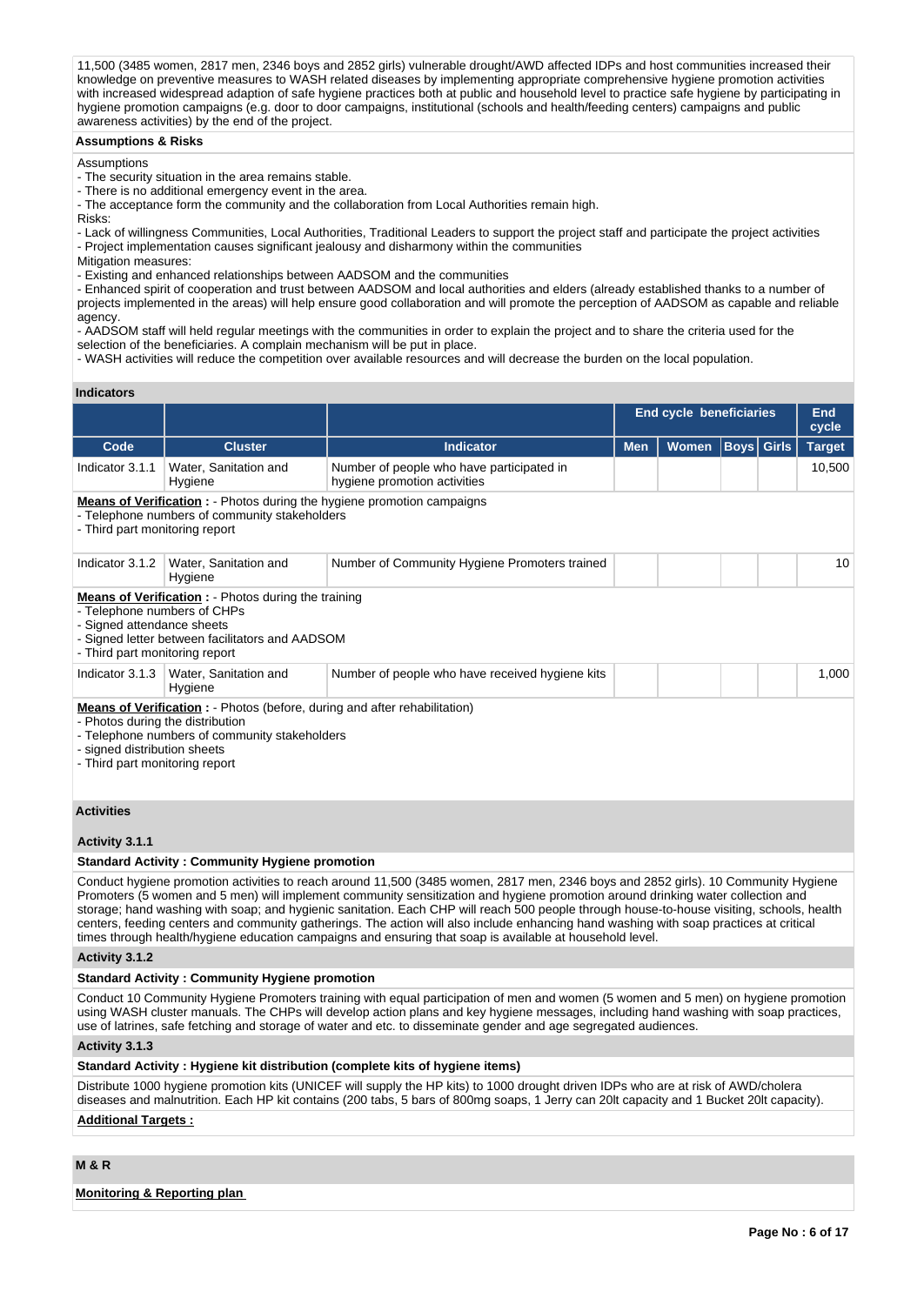AADSOM M&E unit together with WASH staff will develop a comprehensive Monitoring and Evolution plan (MEP) for the project, the MEP will outline the project outcomes, indicators, baseline, targets, activities, inputs and timelines and data collection methods. Further, the MM&E unit will develop master plan to guide the implementation team. At the inception of the project KAP survey will be done to inform the current hygiene behaviors and hygiene domains to be focused. Prior to any implementation AADSOM will organize project familiarization meeting with all stakeholders, and bilaterally with project beneficiaries to discuss project objectives, implementation strategies, scope, AADSOM feedback and complaint system, beneficiary selection criteria, beneficiary entitlement and roles. In principle, all AADSOM staff are obliged to collect the telephone contact information of all beneficiaries as per AADSOM compliance policies, the same will be applied for this project, AADSOM will register all the contact details including the telephone numbers of of the beneficiaries, female and male, respected elders, WASH committees, WASH, local authorities, hygiene promoters and anyone involved in the project implementation. The contact details will be accessible to all stakeholders (Regional and District level local authorities, external evaluation, WASH Cluster, and OCHA) for easy tracking of progress and beneficiary perception on their satisfaction on their entitlements as well as checking the progress of the project. GPS coordinates with tagged pictures for infrastructures and other activities will be collected and will be shared with OCHA and cluster coordination. Furthermore, AADSOM will organize two joint monitoring visits with key stakeholders including OCHA, other cluster members and independent monitoring agency to assess the project progress and beneficiary satisfaction on the project activities. The joint team will be provided all project documents and telephone contacts for community members benefiting from the project (especially numbers of the most vulnerable), such as CHPs, WASH committee members, vendors, contractors and authorities and those that did not benefit from the project. As well they will be provided all direct beneficiaries contact details to allow them independent monitoring and easier contact. In addition AADSOM will facilitate any Independent third monitoring required by OCHA and WASH Cluster. The WASH committees will sign off on progress and completion of the project, witnessed (co-signed) by Village Chairman and local authority. Stories on different aspect of the project will be collected on a regular basis to enhance learning at AADSOM. Different staff frequently including the top AADSOM top Managers, Field Officers, WASH Technical manager and dedicated M&E staff will monitor the quality of program delivery intermittently.

## **Workplan**

| <b>Activitydescription</b>                                                                                                                                                                                                                                                                                                                                                                                                                                                                                                                                                                                                                                                                                                            |      |   | $\overline{\mathbf{2}}$ | 3 | 5 | 6        |     | 8                      | 9        |              |    | 12 |
|---------------------------------------------------------------------------------------------------------------------------------------------------------------------------------------------------------------------------------------------------------------------------------------------------------------------------------------------------------------------------------------------------------------------------------------------------------------------------------------------------------------------------------------------------------------------------------------------------------------------------------------------------------------------------------------------------------------------------------------|------|---|-------------------------|---|---|----------|-----|------------------------|----------|--------------|----|----|
| Activity 1.1.1: Rehabilitate flood proof 23 shallow wells with equal access to men,<br>women, boys and girls. The action includes: Desilting of well and removal of debris,                                                                                                                                                                                                                                                                                                                                                                                                                                                                                                                                                           | 2018 |   |                         |   | X | X        | X.  | IX X                   |          | $\mathsf{X}$ | X. | X  |
| deepening the well up to 5 meters to increase the yield of the well; Concrete apron,<br>minimum radius of 1.5m; Construction of 5m long drainage channel, 1m3 soakage<br>pit filled with large stones; Well lining using concrete rings; 1.5m deep sanitary seal<br>made of cement grout; Installing of hand pumps; Minimum of 100cm high head<br>wall; Concrete work at 1:2:4, cured for 7 days; 5m radius fencing. The rehabilitation<br>of the wells will be selected with the consultation of women and girls as they are<br>responsible household water fetching to avoid the risk of gender based violence.<br>The location of the rehabilitated well should be near the settlements and away from<br>the toilets at least 30m. |      | Χ |                         |   |   |          |     |                        |          |              |    |    |
| Activity 1.1.2: Conduct capacity building training to:<br>1) 23 WASH committees composing 161 members with equal participation of men                                                                                                                                                                                                                                                                                                                                                                                                                                                                                                                                                                                                 | 2018 |   |                         |   |   |          |     |                        |          |              |    |    |
| and women (92 men and 69 women) on better management of the water sources<br>to keep the sustainability of the water sources. As cross cutting train the WASH<br>committees on DDR and conflict resolution mechanisms.<br>2) Train 46 well operators shared equally men and women (23 men and 23 women)<br>on operation and maintenance, collection of revenues and keeping the cleanness<br>of the well areas.                                                                                                                                                                                                                                                                                                                       |      |   |                         |   |   |          |     |                        |          |              |    |    |
| Activity 2.1.1: Construct 120 semi permanent gender sensitive desludging flood<br>2018<br>proof IDP latrines with lockable doors and hand washing basins with a lifespan of<br>at least 3 years in Doonka (20), Alla-aamin (20), Alla-Suge (20), Isin (20), Midnimo<br>2019<br>(20) and Tawakal (20) IDP camps.<br>- All the sanitation facilities are easily emptied.<br>- The sanitation facilities are easily accessible to men, women, girls, and<br>disabilities.<br>- Women and girls will participate the selection of the latrines' location to keep their<br>safety and to avoid SGBV against them.                                                                                                                          |      |   |                         |   | X | $\times$ | IX. | $\mathsf{I}\mathsf{X}$ |          |              |    |    |
|                                                                                                                                                                                                                                                                                                                                                                                                                                                                                                                                                                                                                                                                                                                                       |      |   |                         |   |   |          |     |                        |          |              |    |    |
| Activity 2.1.2: Conduct environmental sanitation awareness campaigns to 6 IDP<br>settlements. The action includes: (1) Distribution of sanitation sets. Each IDP                                                                                                                                                                                                                                                                                                                                                                                                                                                                                                                                                                      | 2018 |   |                         |   | X | X        | X   | X                      | <b>X</b> | $\times$     | X. | ΙX |
| settlement will receive 4 sanitation sets; each set contains (1 wheel barrow, 1 pick<br>axe, 2 shovel/spades, 4 brooms, 2 rakes, and 1 barrel for collection of garbage). (2)<br>Excavation of 1 garbage collection pit/village or IDP settlement. The cleanup<br>campaigns will be held four times per month. Men and women will participate<br>equally the general cleanup and collection of garbage campaigns.                                                                                                                                                                                                                                                                                                                     | 2019 | X |                         |   |   |          |     |                        |          |              |    |    |
| Activity 3.1.1: Conduct hygiene promotion activities to reach around 11,500 (3485)<br>women, 2817 men, 2346 boys and 2852 girls). 10 Community Hygiene Promoters                                                                                                                                                                                                                                                                                                                                                                                                                                                                                                                                                                      | 2018 |   |                         |   | X | X        | X   | X                      | X.       | X.           | X  | X  |
| (5 women and 5 men) will implement community sensitization and hygiene<br>2019<br>promotion around drinking water collection and storage; hand washing with soap;<br>and hygienic sanitation. Each CHP will reach 500 people through house-to-house<br>visiting, schools, health centers, feeding centers and community gatherings. The<br>action will also include enhancing hand washing with soap practices at critical<br>times through health/hygiene education campaigns and ensuring that soap is<br>available at household level.                                                                                                                                                                                             |      | Χ |                         |   |   |          |     |                        |          |              |    |    |
| Activity 3.1.2: Conduct 10 Community Hygiene Promoters training with equal<br>participation of men and women (5 women and 5 men) on hygiene promotion using                                                                                                                                                                                                                                                                                                                                                                                                                                                                                                                                                                           | 2018 |   |                         |   |   |          |     |                        |          |              |    |    |
| WASH cluster manuals. The CHPs will develop action plans and key hygiene<br>messages, including hand washing with soap practices, use of latrines, safe<br>fetching and storage of water and etc. to disseminate gender and age segregated<br>audiences.                                                                                                                                                                                                                                                                                                                                                                                                                                                                              |      |   |                         |   |   |          |     |                        |          |              |    |    |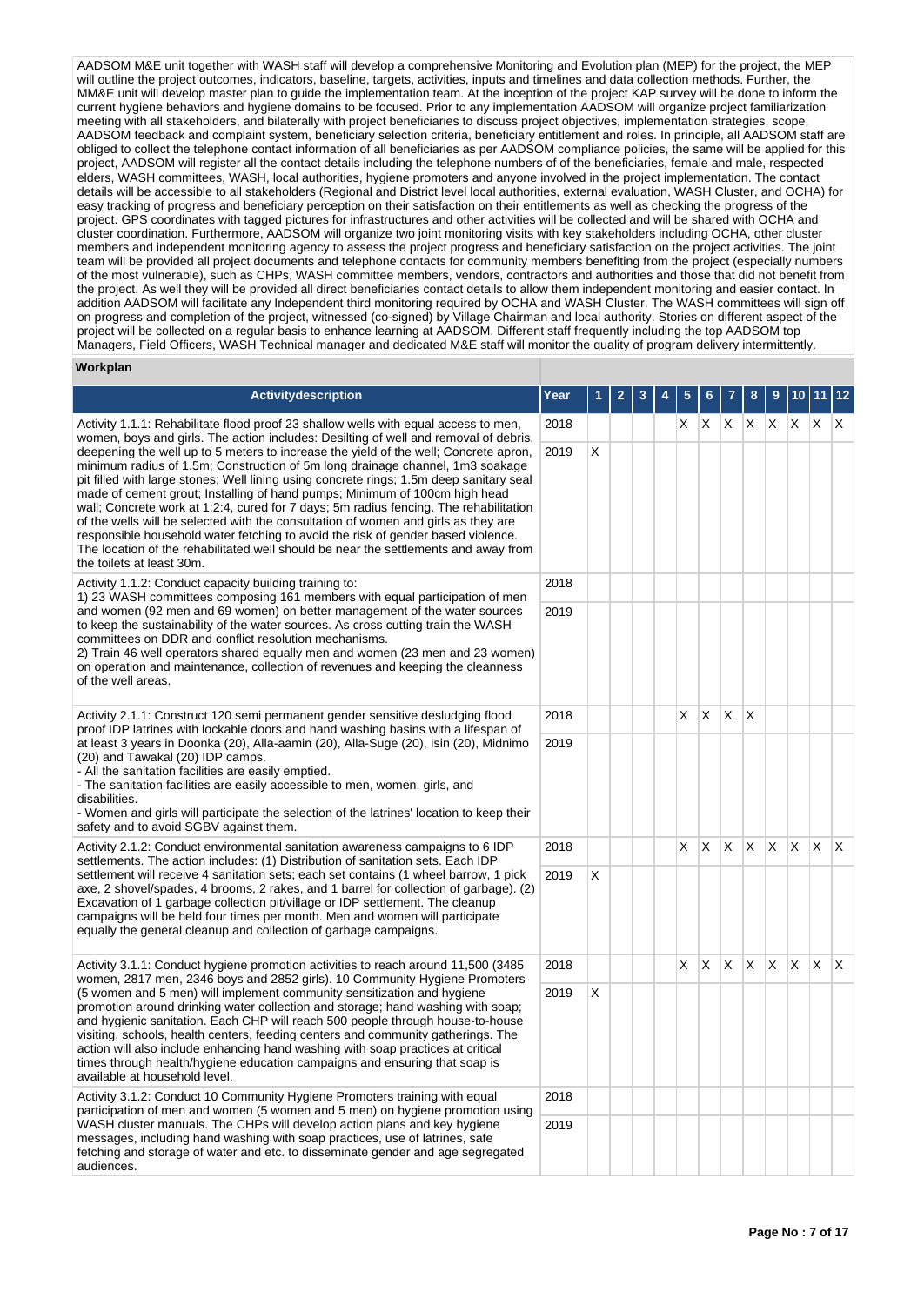Activity 3.1.3: Distribute 1000 hygiene promotion kits (UNICEF will supply the HP kits) to 1000 drought driven IDPs who are at risk of AWD/cholera diseases and malnutrition. Each HP kit contains (200 tabs, 5 bars of 800mg soaps, 1 Jerry can 20lt capacity and 1 Bucket 20lt capacity).

| 2018 | ‼X ∣ | $\mathsf{X}$ | $\mathsf{I} \mathsf{X}$ |  |  |
|------|------|--------------|-------------------------|--|--|
| 2019 |      |              |                         |  |  |

## **OTHER INFO**

## **Accountability to Affected Populations**

AADSOM will ensure that its project implementation process is accountable and transparent to the community and to the stakeholders. One of the ways of achieving this is through the establishment of a feedback and complaint mechanism to record and act on expression of satisfaction or dissatisfaction about the quality of the project services. The key objectives AADSOM's feedback and complaints mechanism include: Recognition and protection of the beneficiaries' rights; Preventing and mitigating risks before they escalate; Building and maintaining good relations and dialogue with the community; Promoting accountability towards the stakeholders (beneficiaries, local authorities, donors and partners); Identifying weaknesses and areas for improvement in the service delivery. The complaint mechanism contributes towards creating a safer environment for the most vulnerable members of a community as well as increasing their voice during the implementations of the projects. AADSOM complaint mechanism is accessible to everyone and beneficiaries are mobilized regularly. In addition to using the feedback and complaint mechanism the project shall deliberately involve the beneficiaries in the implementation cycle. IDPs and host community leaders, elders, women, men, religious leaders. Local stakeholders, local authorities have specifically been consulted during the project implementation cycle. Sensitization and coordination meetings will be held during before the project implementation with the local authority and communities in targeted 11 locations to create awareness on project objectives, activities, target locations, expected outcomes, scope, and type and selection criteria for beneficiaries and beneficiary entitlements. To meet the specific needs of women separate meetings will be held with the women and girls respectively facilitated by female staff. Targeting is a joint process involving communities' representatives, During the sensitization meeting action plans will be drawn with clear division of roles and responsibilities. Capacity building of the beneficiaries is planned to empower them to participate fully in the implementation process. Local vendors will be given priority for contracted works and supplies and the project will promote participatory monitoring and monthly feedback to all stakeholders to enhance accountability. The designing of different activities will be fully consulted with different segments of the communities and particularly the women. Do no harm topics will be mainstreamed through the training, as well the new staff of AADSOM will be trained on common Humanitarian standards and NGO 6 code of conduct, any violations observed during the implementation will be reported to the respective agencies. Finally the project will be implemented in accordance with humanitarian principles such as independence, neutrality, partiality and humanity. As well the project will respect the cultural values and the dignity of the beneficiaries.

## **Implementation Plan**

AADSOM will implement the project directly in all proposed areas. A workshop will be before the implementation of the project with project staff to review project documents, guidelines, and compliance. This will be followed by a project familiarization meeting with stakeholders including beneficiaries in which project modalities/objective and roles will be discussed such as project objectives, implementation strategies, scope, feedback and complaint mechanisms, beneficiary selection criteria, beneficiary entitlement and roles. Side meetings with girls, boys, men and women will also be convened to ensure their different needs are addressed. AASOM will present the project documents to cluster members to avoid overlaps, following the cluster discussions. A community-based approach will be used to identify the direct beneficiaries. The selection criteria will be based on vulnerability indicators i.e. asset ownership, HH size, gender of HH head, age of HH head, health, disability etc. Once general criteria for vulnerable HHs are agreed, the most vulnerable will be prioritized, including female headed households, children headed household, pregnant and lactating mothers, and families with children below 5 years who are at risk of WASH and nutritional related diseases and have no access to safe WASH facilities and service levels putting the health and nutritional status of populations at risk. AADSOM will employ participatory approaches to ensure that allocations are based on agreed criteria and conducted in a transparent manner to avoid any unintended conflicts between beneficiaries and the larger community. AADSOM staff and community committees will do all selections and registrations jointly. AASOM staff will also carry out physical verification exercises independently. Water sources will be technically assessed in order to establish information on their proximity to the settlements, status and their needs. WASH committees will be revived/trained to ensure sustainability. The materials of the construction works will be purchased from the local traders selected through competitive bidding process where the implementing staff will monitor the progress on regular basis. The latrine users will sign user group agreement to ensure proper use and maintenance of the facilities. The different staff including the top AADSOM management team, field Officers, and dedicated M&E staff will monitor quality of program delivery. The project manager will be the first contact of this project to ensure the project quality and will do regular monitoring of the project-targeted areas producing reports on the plans versus the achievements. A summary of all field-monitoring activities done by the different officers will be reflected in the end project report. Visibility billboards will be displayed in the communities. SMS feedback system will be used to receive beneficiary feedback and complaints. Pre & post assessments will be conducted.

#### **Coordination with other Organizations in project area**

| Name of the organization                                                   | Areas/activities of collaboration and rationale                                                                                                                                                                                                                                                         |  |  |  |  |  |  |
|----------------------------------------------------------------------------|---------------------------------------------------------------------------------------------------------------------------------------------------------------------------------------------------------------------------------------------------------------------------------------------------------|--|--|--|--|--|--|
| WARDI, HRDO, Hiran Region WASH cluster, SCI,                               | Prioritization of locations and activities to avoid overlaps and<br>duplication of WASH activities in the target locations. To ensure<br>coordinated response, sharing reports of area intervention and<br>activities through WASH cluster partners to avoid duplication of<br>activities and locations |  |  |  |  |  |  |
| <b>Environment Marker Of The Project</b>                                   |                                                                                                                                                                                                                                                                                                         |  |  |  |  |  |  |
| A: Neutral Impact on environment with No mitigation                        |                                                                                                                                                                                                                                                                                                         |  |  |  |  |  |  |
| <b>Gender Marker Of The Project</b>                                        |                                                                                                                                                                                                                                                                                                         |  |  |  |  |  |  |
| 2a- The project is designed to contribute significantly to gender equality |                                                                                                                                                                                                                                                                                                         |  |  |  |  |  |  |
| <b>Justify Chosen Gender Marker Code</b>                                   |                                                                                                                                                                                                                                                                                                         |  |  |  |  |  |  |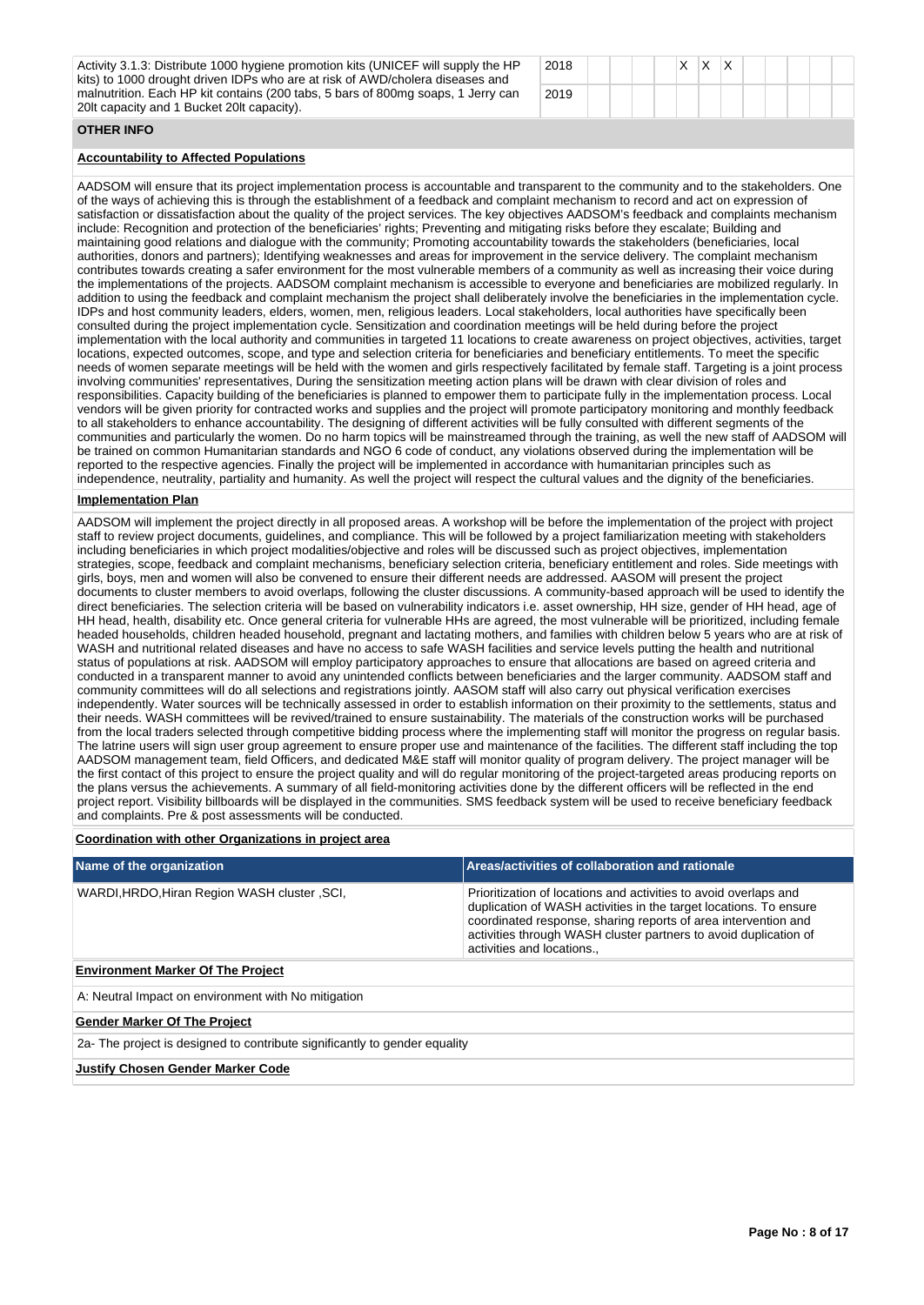Based on the gender needs, the project's objectives, outcomes and activities have been designed to address the different needs identified. Women and girls are most affected by limited access to safe water sources as they are the main water collectors in the Household. They walk long distance in search of water, are affected health wise as they carry water on their backs even when they are pregnant or are also carrying young babies at theAs they walk the long distance to water sources, they are at risk of GBV. In cases where contaminated water is used, the young children are affected most, they get diarrhea and fall sick and women have to care for them and at the same time perform household chores. Girls end up having less time to study as they spend much time fetching water. Lack or limited access to latrines also affects women and girls most and they risk GBV when walking long distance to look for places to answer calls of nature or dispose menstrual towels. Women and girls require more privacy to answer calls of nature (urinate/defecate/manage menses). All training involves women, men and youth. In WASH committees' women are empowered to participate and hold position of decision-making. Community Hygiene Promoters will include 50% women. By implementation of this response, water sources will be more accessible, safe water will be increased, latrines will be made available at appropriate sites hence addressing the needs of women, girls, boys and men. In addition, the project will be implemented according to Age, Gender and Diversity (AGD) standards. During the needs and technical assessment, AADSOM was constituted a team of enumerators comprising men and women. This was to ensure that different needs of women, girls, boys and men are addressed. Gender, Age and Diversity shall be taken into consideration in the project design.

#### **Protection Mainstreaming**

Women and girls are at risk of GBV as they walk long distance to water sources. Girls end up having less time to study as they spend much time fetching water. Lack or limited access to latrines also affects women and girls most and they risk GBV when walking long distance to look for places to answer calls of nature or dispose menstrual towels. Women and girls require more privacy to answer calls of nature (urinate/defecate/manage menses). Bringing the water sources near the settlements significantly increases the security of women and girls fetching the water who otherwise needed to go outside their settlements. At the same time latrines will be lockable and the location of the new latrines is discussed with the community in order to increase security in regards to GBV. The hygiene committees will also exist of both sexes since this will optimize the messaging based or the roles of men and women in society.

## **Country Specific Information**

### **Safety and Security**

The security of Belet Weyne is relatively stable as the government with the support of AMISOM contingent from Djibouti controls the district, although sometimes the insurgents are penetrates some parts of the district and do interceptions the security of the district, where innocent people lose their lives. AADSOM has good relation with the clan elders in the district since it has been working through out its establishment. AADSOM also has good understanding of the security context in the area. A security checklist is provided on monthly basis by the field security focal point at AADSOM's office in Belet Weyne. AADSOM anticipates that the project can be implemented smoothly without any security threats and challenges. In the event the insecurity prevents staff movements, it is anticipated that it would be for short periods only and coordination can continue by phone until the situation calm down and travel can be resumed. All other assumptions can be addressed by negotiations and discussion with local authorities that may cause delays, but are normally successful in dealing with challenges that arise.

## **Access**

The security situation in the target locations has been relatively calm compared to other districts of the region. The target locations are within Belet Weyne district and can be easily accessible to the project staff. AADSOM has recently completed food security project in the targeted areas and currently conducted rapid assessment during the designing of this project. Security in Somalia is dynamic and the district security focal point will be analyzing security situation and advice the front line staff of the situation every morning. It is anticipated that the security will allow smooth implementation of activities within the project time frame.

## **BUDGET**

| Code           | <b>Budget Line Description</b>    |           | D / S Quantity | Unit<br>cost | <b>Duration</b><br>Recurran charged<br>ce | $\%$<br>to CHF | <b>Total Cost</b> |
|----------------|-----------------------------------|-----------|----------------|--------------|-------------------------------------------|----------------|-------------------|
|                | 1. Supplies (materials and goods) |           |                |              |                                           |                |                   |
| <b>NA</b>      | <b>NA</b>                         | <b>NA</b> | $\mathbf 0$    | $0.00\,$     | 0                                         | $\pmb{0}$      | 0.00              |
|                | <b>NA</b>                         |           |                |              |                                           |                |                   |
|                | <b>Section Total</b>              |           |                |              |                                           |                | 0.00              |
|                | 2. Transport and Storage          |           |                |              |                                           |                |                   |
| <b>NA</b>      | <b>NA</b>                         | <b>NA</b> | 0              | 0.00         | 0                                         | $\mathbf 0$    | 0.00              |
|                | <b>NA</b>                         |           |                |              |                                           |                |                   |
|                | <b>Section Total</b>              |           |                |              |                                           |                | 0.00              |
|                | 3. International Staff            |           |                |              |                                           |                |                   |
| <b>NA</b>      | <b>NA</b>                         | <b>NA</b> | $\pmb{0}$      | $0.00\,$     | 0                                         | $\mathbf 0$    | 0.00              |
|                | <b>NA</b>                         |           |                |              |                                           |                |                   |
|                | <b>Section Total</b>              |           |                |              |                                           |                | 0.00              |
| 4. Local Staff |                                   |           |                |              |                                           |                |                   |
| <b>NA</b>      | <b>NA</b>                         | <b>NA</b> | 0              | 0.00         | 0                                         | $\pmb{0}$      | 0.00              |
|                | <b>NA</b>                         |           |                |              |                                           |                |                   |
|                | <b>Section Total</b>              |           |                |              |                                           |                | 0.00              |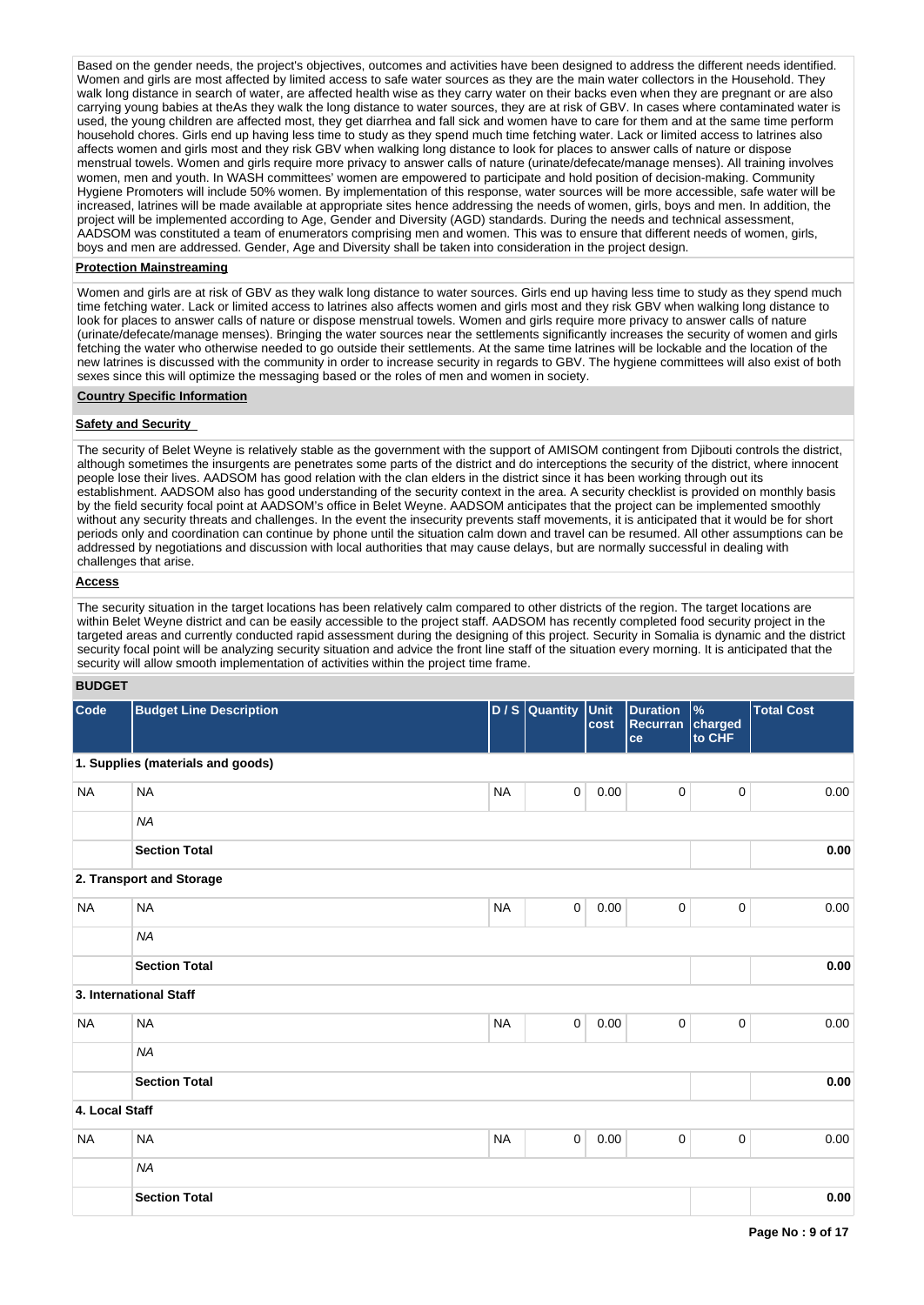|                   | 5. Training of Counterparts                                  |           |             |          |                     |           |            |
|-------------------|--------------------------------------------------------------|-----------|-------------|----------|---------------------|-----------|------------|
| <b>NA</b>         | <b>NA</b>                                                    | <b>NA</b> | 0           | 0.00     | 0                   | $\pmb{0}$ | 0.00       |
|                   | <b>NA</b>                                                    |           |             |          |                     |           |            |
|                   | <b>Section Total</b>                                         |           |             |          |                     |           | 0.00       |
|                   | 6. Contracts (with implementing partners)                    |           |             |          |                     |           |            |
| <b>NA</b>         | <b>NA</b>                                                    | <b>NA</b> | 0           | 0.00     | 0                   | $\pmb{0}$ | 0.00       |
|                   | <b>NA</b>                                                    |           |             |          |                     |           |            |
|                   | <b>Section Total</b>                                         |           |             |          |                     |           | 0.00       |
|                   | 7. Other Direct Costs                                        |           |             |          |                     |           |            |
| <b>NA</b>         | <b>NA</b>                                                    | <b>NA</b> | $\pmb{0}$   | 0.00     | 0                   | $\pmb{0}$ | 0.00       |
|                   | <b>NA</b>                                                    |           |             |          |                     |           |            |
|                   | <b>Section Total</b>                                         |           |             |          |                     |           | $0.00\,$   |
| 8. Indirect Costs |                                                              |           |             |          |                     |           |            |
| <b>NA</b>         | <b>NA</b>                                                    | <b>NA</b> | 0           | 0.00     | 0                   | $\pmb{0}$ | 0.00       |
|                   | <b>NA</b>                                                    |           |             |          |                     |           |            |
|                   | <b>Section Total</b>                                         |           |             |          |                     |           | $0.00\,$   |
|                   | 11. A:1 Staff and Other Personnel Costs: International Staff |           |             |          |                     |           |            |
| <b>NA</b>         | <b>NA</b>                                                    | <b>NA</b> | 0           | 0.00     | 0                   | $\pmb{0}$ | 0.00       |
|                   | <b>NA</b>                                                    |           |             |          |                     |           |            |
|                   | <b>Section Total</b>                                         |           |             |          |                     |           | 0.00       |
|                   | 12. A:1 Staff and Other Personnel Costs: Local Staff         |           |             |          |                     |           |            |
| <b>NA</b>         | <b>NA</b>                                                    | <b>NA</b> | 0           | 0.00     | $\mathsf 0$         | $\pmb{0}$ | 0.00       |
|                   | <b>NA</b>                                                    |           |             |          |                     |           |            |
|                   | <b>Section Total</b>                                         |           |             |          |                     |           | 0.00       |
|                   | 13. B:2 Supplies, Commodities, Materials                     |           |             |          |                     |           |            |
| <b>NA</b>         | <b>NA</b>                                                    | <b>NA</b> | $\mathbf 0$ | $0.00\,$ | 0                   | $\pmb{0}$ | 0.00       |
|                   | <b>NA</b>                                                    |           |             |          |                     |           |            |
|                   | <b>Section Total</b>                                         |           |             |          |                     |           | 0.00       |
|                   | 14. C:3 Equipment                                            |           |             |          |                     |           |            |
| <b>NA</b>         | <b>NA</b>                                                    | <b>NA</b> | $\mathsf 0$ | $0.00\,$ | $\mathsf 0$         | $\pmb{0}$ | 0.00       |
|                   | <b>NA</b>                                                    |           |             |          |                     |           |            |
|                   | <b>Section Total</b>                                         |           |             |          |                     |           | $0.00\,$   |
|                   | 15. D:4 Contractual Services                                 |           |             |          |                     |           |            |
| <b>NA</b>         | <b>NA</b>                                                    | <b>NA</b> | $\mathbf 0$ | $0.00\,$ | $\mathsf 0$         | $\pmb{0}$ | 0.00       |
|                   | <b>NA</b>                                                    |           |             |          |                     |           |            |
|                   | <b>Section Total</b>                                         |           |             |          |                     |           | $\bf 0.00$ |
| 16. E:5 Travel    |                                                              |           |             |          |                     |           |            |
| <b>NA</b>         | <b>NA</b>                                                    | <b>NA</b> | $\mathsf 0$ | $0.00\,$ | $\mathsf{O}\xspace$ | $\pmb{0}$ | 0.00       |
|                   | <b>NA</b>                                                    |           |             |          |                     |           |            |
|                   | <b>Section Total</b>                                         |           |             |          |                     |           | $\bf 0.00$ |
|                   |                                                              |           |             |          |                     |           |            |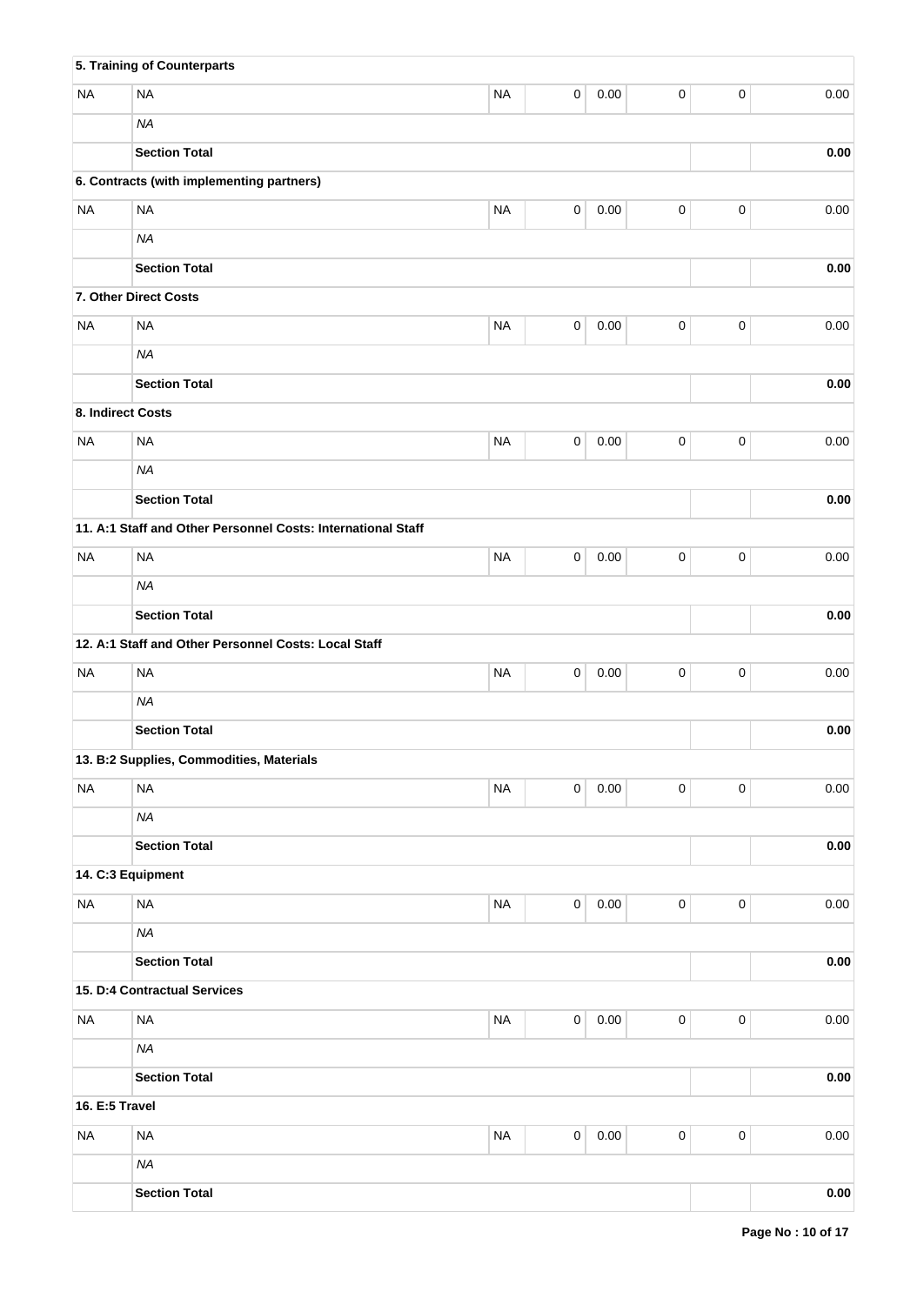|           | 17. F:6 Transfers and Grants to Counterparts                                                                                                                                                                                                                                                                                                                                                                                                                                                                                                                                                                                                                                       |           |                |                        |   |        |           |
|-----------|------------------------------------------------------------------------------------------------------------------------------------------------------------------------------------------------------------------------------------------------------------------------------------------------------------------------------------------------------------------------------------------------------------------------------------------------------------------------------------------------------------------------------------------------------------------------------------------------------------------------------------------------------------------------------------|-----------|----------------|------------------------|---|--------|-----------|
| <b>NA</b> | <b>NA</b>                                                                                                                                                                                                                                                                                                                                                                                                                                                                                                                                                                                                                                                                          | <b>NA</b> | 0              | 0.00                   | 0 | 0      | 0.00      |
|           | ΝA                                                                                                                                                                                                                                                                                                                                                                                                                                                                                                                                                                                                                                                                                 |           |                |                        |   |        |           |
|           | <b>Section Total</b>                                                                                                                                                                                                                                                                                                                                                                                                                                                                                                                                                                                                                                                               |           |                |                        |   |        | 0.00      |
|           | 18. G:7 General Operating and Other Direct Costs                                                                                                                                                                                                                                                                                                                                                                                                                                                                                                                                                                                                                                   |           |                |                        |   |        |           |
| <b>NA</b> | NA                                                                                                                                                                                                                                                                                                                                                                                                                                                                                                                                                                                                                                                                                 | NA        | 0              | 0.00                   | 0 | 0      | 0.00      |
|           | <b>NA</b>                                                                                                                                                                                                                                                                                                                                                                                                                                                                                                                                                                                                                                                                          |           |                |                        |   |        |           |
|           | <b>Section Total</b>                                                                                                                                                                                                                                                                                                                                                                                                                                                                                                                                                                                                                                                               |           |                |                        |   |        | 0.00      |
|           | 19. H.8 Indirect Programme Support Costs                                                                                                                                                                                                                                                                                                                                                                                                                                                                                                                                                                                                                                           |           |                |                        |   |        |           |
| <b>NA</b> | <b>NA</b>                                                                                                                                                                                                                                                                                                                                                                                                                                                                                                                                                                                                                                                                          | NA        | 0              | 0.00                   | 0 | 0      | 0.00      |
|           | NA.                                                                                                                                                                                                                                                                                                                                                                                                                                                                                                                                                                                                                                                                                |           |                |                        |   |        |           |
|           | <b>Section Total</b>                                                                                                                                                                                                                                                                                                                                                                                                                                                                                                                                                                                                                                                               |           |                |                        |   |        | 0.00      |
|           | 20. Staff and Other Personnel Costs                                                                                                                                                                                                                                                                                                                                                                                                                                                                                                                                                                                                                                                |           |                |                        |   |        |           |
| 1.1       | Project Manager                                                                                                                                                                                                                                                                                                                                                                                                                                                                                                                                                                                                                                                                    | D         |                | $1 \mid 1,800$<br>.00  | 9 | 70.00  | 11,340.00 |
|           | The WASH Project Manager is based 100% in the field, he will be responsible for overall project activities; coordinates activities<br>among stakeholders and ensure adherence to donor procedures; monitoring of all activities in the field, reporting back to the<br>donor, managing project staff, monitoring budgets and expenditures and liaising with communities, local authorities and<br>government counterparts. SHF will contribute 70% of his salary.                                                                                                                                                                                                                  |           |                |                        |   |        |           |
| 1.2       | <b>WASH</b> supervisor                                                                                                                                                                                                                                                                                                                                                                                                                                                                                                                                                                                                                                                             | D         | 1 <sup>1</sup> | 800.0<br>O             | 9 | 100.00 | 7,200.00  |
|           | Responsible supervision of day-to-day project activities and reporting project daily updates to the project Manager. SHF will<br>contribute 100% of his salary                                                                                                                                                                                                                                                                                                                                                                                                                                                                                                                     |           |                |                        |   |        |           |
| 1.3       | WASH engineer                                                                                                                                                                                                                                                                                                                                                                                                                                                                                                                                                                                                                                                                      | D         |                | $1 \mid 1,500$<br>.00  | 9 | 100.00 | 13,500.00 |
|           | Responsible the design and supervision of the rehabilitation and construction activities and report the project progress to the<br>project Manager. SHF will contribute 100% of his salary.                                                                                                                                                                                                                                                                                                                                                                                                                                                                                        |           |                |                        |   |        |           |
| 1.4       | Finance officer                                                                                                                                                                                                                                                                                                                                                                                                                                                                                                                                                                                                                                                                    | S         |                | $1 \mid 1,500$<br>.00. | 9 | 50.00  | 6.750.00  |
|           | Responsible responsible for the preparation of financial documents, make payments, recording of daily transactions and<br>maintaining of Cash Books and Bank statements, prepare all the financial reports of the project and will keep in record. The<br>salary of project finance officer is US\$1500/month. He will spend 50% of her time to this project SHF will pay 50% of her salary.                                                                                                                                                                                                                                                                                       |           |                |                        |   |        |           |
| 1.5       | Logistic officer                                                                                                                                                                                                                                                                                                                                                                                                                                                                                                                                                                                                                                                                   | $\vert s$ |                | 1   1,500<br>.00       | 9 | 30.00  | 4,050.00  |
|           | He is responsibility to ensure the proper functioning of supply chain their transport and storage, evaluate/report the need and<br>ensure the proper use of equipment, assess and ensure the functioning of the means of communication appropriate. Responsible<br>the movement of the project vehicle and the security of the project materials and assets. SHF will contribute 30% of his salary.                                                                                                                                                                                                                                                                                |           |                |                        |   |        |           |
| 1.6       | Hygiene promoter expert                                                                                                                                                                                                                                                                                                                                                                                                                                                                                                                                                                                                                                                            | D         | 1 <sup>1</sup> | 500.0<br>0             | 9 | 100.00 | 4,500.00  |
|           | The responsibility of the hygiene promoter is community mobilization, hygiene promotion and cholera preparedness; She will<br>supervise the community hygiene promoters on resource mobilization, hygiene promotion and cholera preparedness and<br>response; oversee the implementation of community plans, including mobilization and motivation of Community Hygiene<br>Promoters, contribute to the development of effective behavior change, supervise the activities of Community Hygiene Promoters<br>in sensitizing communities in AWD/Cholera risk hot-spots on AWD/Cholera key messages; monitor the distribution of HP kits.<br>SHF will contribute 100% of her salary. |           |                |                        |   |        |           |
| 1.7       | M&E officer                                                                                                                                                                                                                                                                                                                                                                                                                                                                                                                                                                                                                                                                        | S         |                | $1 \mid 1,500$<br>.00  | 9 | 30.00  | 4,050.00  |
|           | He will be responsible for overall M&E and learning needs of this project and will come up with findings based on real data to<br>show performance of the project. The project staff will get support through M&E findings in enhancing flow of information and its<br>management. The M&E officer will play role in promoting of key learning for the improvement of the project. SHF will contribute<br>30% of his salary.                                                                                                                                                                                                                                                       |           |                |                        |   |        |           |
|           | <b>Section Total</b>                                                                                                                                                                                                                                                                                                                                                                                                                                                                                                                                                                                                                                                               |           |                |                        |   |        | 51,390.00 |
|           | 21. Supplies, Commodities, Materials                                                                                                                                                                                                                                                                                                                                                                                                                                                                                                                                                                                                                                               |           |                |                        |   |        |           |
| 2.1       | Rehabilitation of shallow wells                                                                                                                                                                                                                                                                                                                                                                                                                                                                                                                                                                                                                                                    | D         |                | 23 3,320<br>.00        | 1 | 100.00 | 76,360.00 |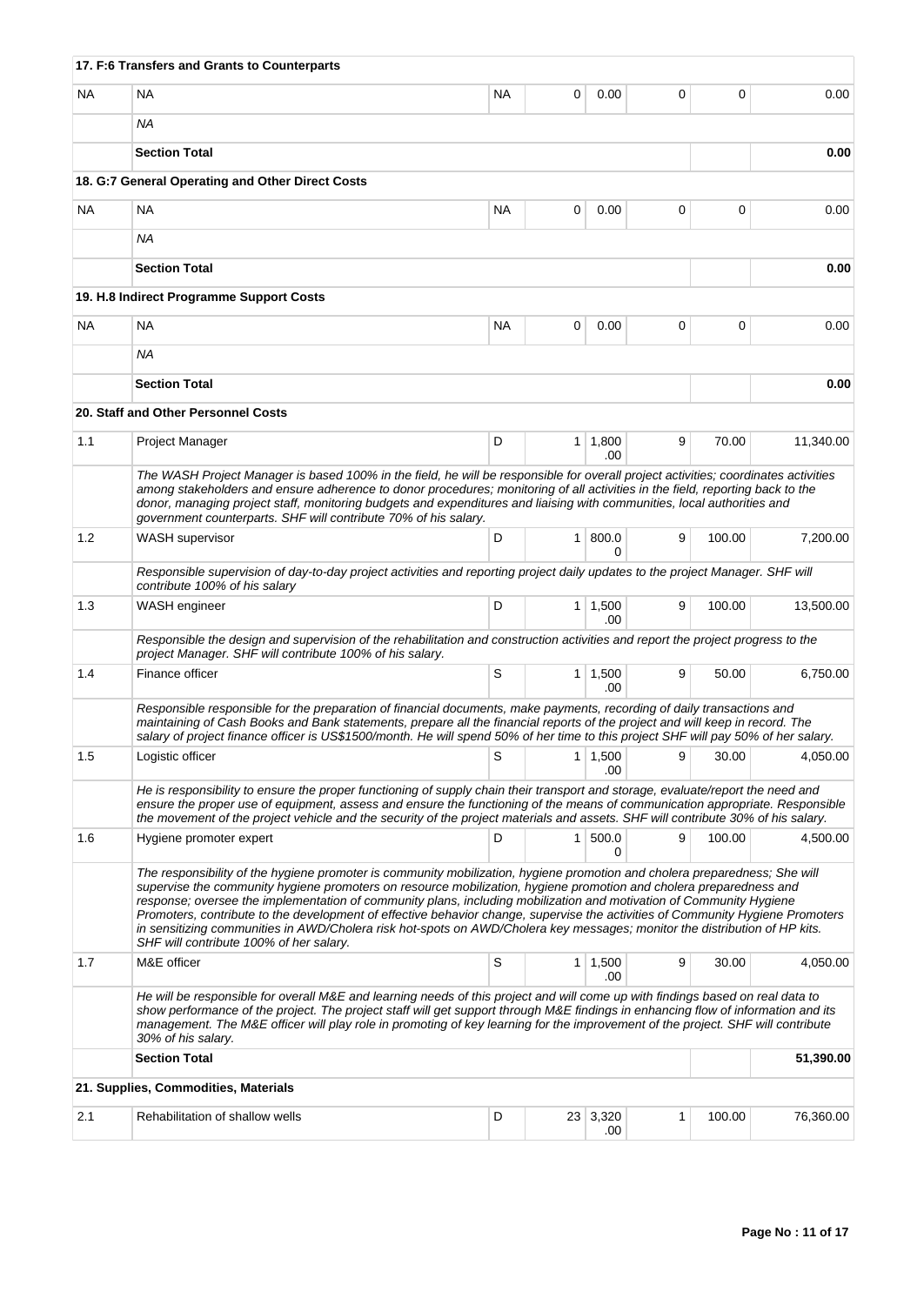|               | The rehabilitation works includes: 1. Deepening of the well up to 5m depth and desilting of well and removal of debris, 2. Concrete<br>apron, minimum radius of 1.5m; 3. 5m long drainage channel; 4. 1m3 soakage pit filled with large stones – no soak pits should be<br>constructed.<br>5. Well lining using concrete rings or stone masonry - whichever is appropriate<br>6. Lining of at least top 2m in areas of hard rock<br>7. 1.5m deep sanitary seal made of cement grout<br>8. Minimum of 40cm high head wall<br>9. Concrete work at 1:2:4, cured for 7 day; 10. 5m radius fencing. The beneficiaries of the shallow wells rehabilitation is 10,500                                                                                                                                       |           |              |                        |              |        |            |  |
|---------------|------------------------------------------------------------------------------------------------------------------------------------------------------------------------------------------------------------------------------------------------------------------------------------------------------------------------------------------------------------------------------------------------------------------------------------------------------------------------------------------------------------------------------------------------------------------------------------------------------------------------------------------------------------------------------------------------------------------------------------------------------------------------------------------------------|-----------|--------------|------------------------|--------------|--------|------------|--|
|               | persons. SHF will contribute 100% of the total cost.                                                                                                                                                                                                                                                                                                                                                                                                                                                                                                                                                                                                                                                                                                                                                 |           |              |                        |              |        |            |  |
| 2.2           | Construction of IDP latrines                                                                                                                                                                                                                                                                                                                                                                                                                                                                                                                                                                                                                                                                                                                                                                         | D         |              | 120 500.0<br>0         | $\mathbf{1}$ | 100.00 | 60,000.00  |  |
|               | The IDP latrines will be gender sensitive latrines with lockable doors (inside and outside) and hand washing basin. The action<br>includes: raise the latrines from the ground for flood protection; construction of septic tank and connect to the latrines. The<br>beneficiaries of the latrines are 3540 women, girls, boys and men in accordance to WASH standard. The cost of constructing the<br>latrines includes; the cost of the construction materials (sand, cement, gravel, timber and Iron sheets); cost of labour. SHF will<br>contribute 100% of the total coat                                                                                                                                                                                                                       |           |              |                        |              |        |            |  |
| 2.3           | <b>KAP</b> survey                                                                                                                                                                                                                                                                                                                                                                                                                                                                                                                                                                                                                                                                                                                                                                                    | D         |              | $2 \mid 1,460$<br>.00  | $\mathbf{1}$ | 100.00 | 2,920.00   |  |
|               | Two KAP surveys will be done at the inception and completion of the project to know the hygiene promotion gaps towards the<br>selected communities and evaluate the hygiene promotion practices before and after the completion of the project respectively.<br>The cost of the KAP surveys includes the transportation, enumerators incentives, stationery and reporting cost. SHF will<br>contribute 100% of the total cost.                                                                                                                                                                                                                                                                                                                                                                       |           |              |                        |              |        |            |  |
| 2.4           | Sanitation kits                                                                                                                                                                                                                                                                                                                                                                                                                                                                                                                                                                                                                                                                                                                                                                                      | D         |              | 24 92.00               | $\mathbf{1}$ | 100.00 | 2,208.00   |  |
|               | To conduct general clean-up to 3 targeted villages and 3 IDP camps, AADSOM will distribute 24 sanitation kits (4 sanitation<br>kits/location). Each sanitation kit composes: 1 wheel barrow, 1 pick axe, 2 shovel/spade, 4 barrooms, 2 rakes, 4 rope & bucket<br>and 1 barrel. SHF will contribute 100% of the total cost                                                                                                                                                                                                                                                                                                                                                                                                                                                                            |           |              |                        |              |        |            |  |
| 2.5           | Trainings                                                                                                                                                                                                                                                                                                                                                                                                                                                                                                                                                                                                                                                                                                                                                                                            | D         |              | $1 \mid 15,74$<br>8.00 | $\mathbf{1}$ | 100.00 | 15,748.00  |  |
|               | 1) WASH committees training will include 21 WASH committees composing 147 members with equal participation of men and<br>women (84 men and 63 women) on better management of the water sources to keep the sustainability of the water sources. As<br>cross cutting train the WASH committees will also be trained on DDR and conflict resolution mechanisms.<br>2) Train 42 well operators shared equally men and women (21 men and 21 women) on operation and maintenance, collection of<br>revenues and keeping the cleanness of the well areas. The cost of the training includes: refreshment, transportation of the<br>trainees, accommodation and food, incentives of the facilitators, venue rent and stationery. SHF will contribute 100% of the total<br>training.<br><b>Section Total</b> |           |              |                        |              |        | 157,236.00 |  |
| 22. Equipment |                                                                                                                                                                                                                                                                                                                                                                                                                                                                                                                                                                                                                                                                                                                                                                                                      |           |              |                        |              |        |            |  |
| NA.           | <b>NA</b>                                                                                                                                                                                                                                                                                                                                                                                                                                                                                                                                                                                                                                                                                                                                                                                            | <b>NA</b> | 0            | 0.00                   | 0            | 0      | 0.00       |  |
|               | ΝA                                                                                                                                                                                                                                                                                                                                                                                                                                                                                                                                                                                                                                                                                                                                                                                                   |           |              |                        |              |        |            |  |
|               | <b>Section Total</b>                                                                                                                                                                                                                                                                                                                                                                                                                                                                                                                                                                                                                                                                                                                                                                                 |           |              |                        |              |        | 0.00       |  |
|               | 23. Contractual Services                                                                                                                                                                                                                                                                                                                                                                                                                                                                                                                                                                                                                                                                                                                                                                             |           |              |                        |              |        |            |  |
| NA.           | NA                                                                                                                                                                                                                                                                                                                                                                                                                                                                                                                                                                                                                                                                                                                                                                                                   | NA        | 0            | 0.00                   | $\mathbf 0$  | 0      | 0.00       |  |
|               | ΝA                                                                                                                                                                                                                                                                                                                                                                                                                                                                                                                                                                                                                                                                                                                                                                                                   |           |              |                        |              |        |            |  |
|               | <b>Section Total</b>                                                                                                                                                                                                                                                                                                                                                                                                                                                                                                                                                                                                                                                                                                                                                                                 |           |              |                        |              |        | 0.00       |  |
| 24. Travel    |                                                                                                                                                                                                                                                                                                                                                                                                                                                                                                                                                                                                                                                                                                                                                                                                      |           |              |                        |              |        |            |  |
| 5.1           | Vehicle hire                                                                                                                                                                                                                                                                                                                                                                                                                                                                                                                                                                                                                                                                                                                                                                                         | D         | $\mathbf{1}$ | 1,800<br>.00           | 9            | 100.00 | 16,200.00  |  |
|               | In this project AADSOM will hire one vehicle using for monitoring the day-to-day project activities in the project sites;<br>Transportation of the project. The vehicle will also be used for purchasing the materials and equipment needed for this project.<br>The standard rate of vehicle rent in Belet Weyne district is between US\$1800 including the driver and fuel. SHF will pay 100 % of<br>the vehicle hire cost.                                                                                                                                                                                                                                                                                                                                                                        |           |              |                        |              |        |            |  |
|               | <b>Section Total</b>                                                                                                                                                                                                                                                                                                                                                                                                                                                                                                                                                                                                                                                                                                                                                                                 |           |              |                        |              |        | 16,200.00  |  |
|               | 25. Transfers and Grants to Counterparts                                                                                                                                                                                                                                                                                                                                                                                                                                                                                                                                                                                                                                                                                                                                                             |           |              |                        |              |        |            |  |
| NA.           | NA                                                                                                                                                                                                                                                                                                                                                                                                                                                                                                                                                                                                                                                                                                                                                                                                   | NA        | 0            | 0.00                   | 0            | 0      | 0.00       |  |
|               | ΝA                                                                                                                                                                                                                                                                                                                                                                                                                                                                                                                                                                                                                                                                                                                                                                                                   |           |              |                        |              |        |            |  |
|               | <b>Section Total</b>                                                                                                                                                                                                                                                                                                                                                                                                                                                                                                                                                                                                                                                                                                                                                                                 |           |              |                        |              |        | 0.00       |  |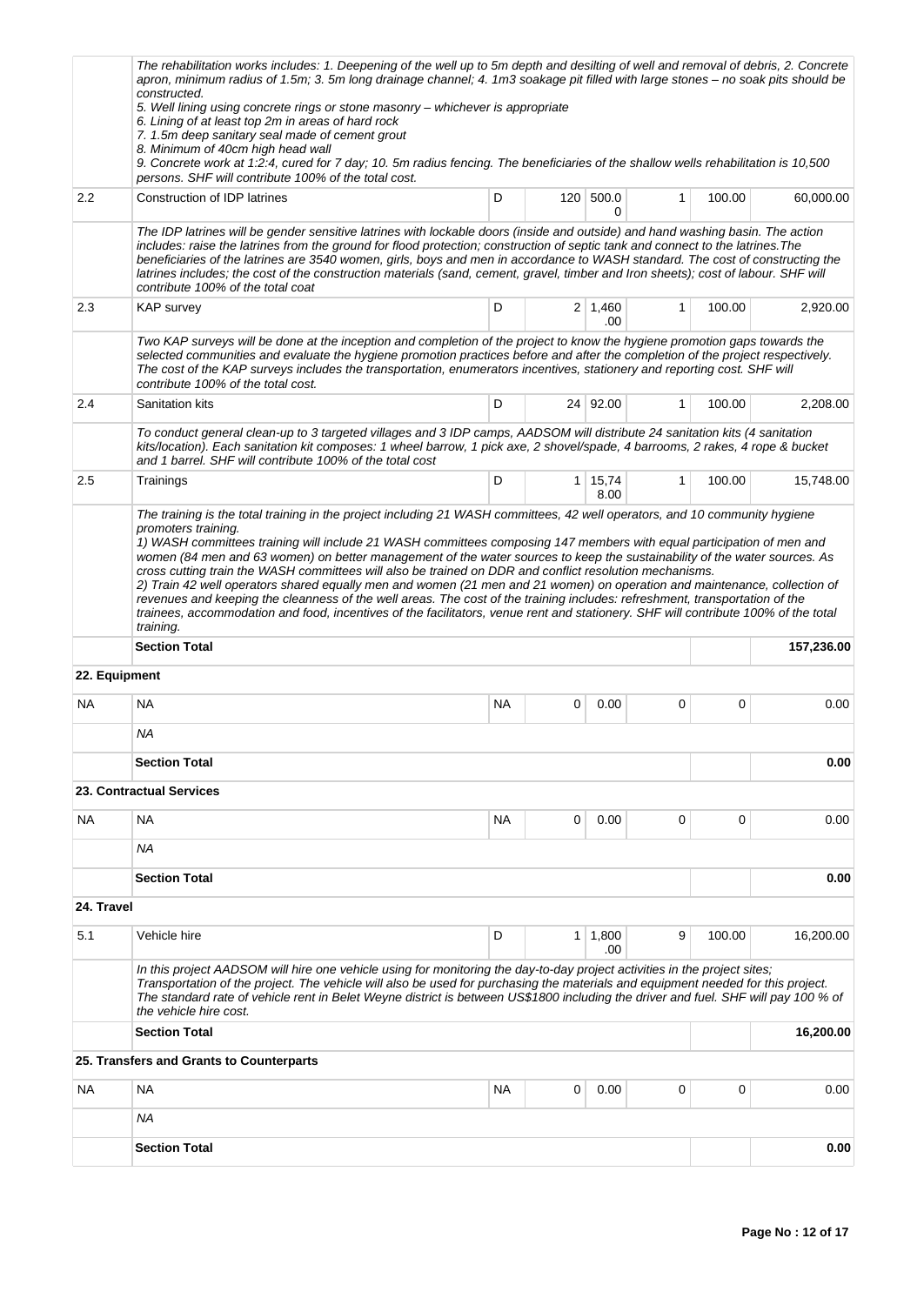|                   | 26. General Operating and Other Direct Costs                                                                                                                                                           |   |                |            |   |       |            |
|-------------------|--------------------------------------------------------------------------------------------------------------------------------------------------------------------------------------------------------|---|----------------|------------|---|-------|------------|
| 7.1               | Office rent                                                                                                                                                                                            | D | 1              | 800.0<br>0 | 9 | 50.00 | 3,600.00   |
|                   | is the rent of the field office, which is USD800/month. SHF will contribute 50% of the total cost during the project period.                                                                           |   |                |            |   |       |            |
| 7.2               | Utilities (electricity @USD200/month and<br>water@USD230/month)                                                                                                                                        | D | $\mathbf{1}$   | 430.0<br>O | 9 | 50.00 | 1,935.00   |
|                   | Utility Is the monthly fees water (US200/month) and electricity (US\$230/month) consumption used in the field office. SHF will pay<br>50%, AADSOM will cover the remaining 50% from the other projects |   |                |            |   |       |            |
| 7.3               | Communication (internet)                                                                                                                                                                               | D | $\mathbf{1}$   | 300.0<br>0 | 9 | 50.00 | 1,350.00   |
|                   | Is the communication cost used in the field office including internet and telephone expenses, which is US\$1,350. SHF will pay<br>50% of the total cost.                                               |   |                |            |   |       |            |
| 7.4               | Stationery                                                                                                                                                                                             | D | 1 <sup>1</sup> | 450.0<br>0 | 9 | 50.00 | 2,025.00   |
|                   | The stationery is used in the office, which is US\$2,025, estimation detailed is attached BOQ. SHF will pay 50% of the total cost.                                                                     |   |                |            |   |       |            |
|                   | <b>Section Total</b>                                                                                                                                                                                   |   |                |            |   |       | 8,910.00   |
| <b>SubTotal</b>   |                                                                                                                                                                                                        |   | 182.00         |            |   |       | 233,736.00 |
| Direct            |                                                                                                                                                                                                        |   |                |            |   |       | 218,886.00 |
| Support           |                                                                                                                                                                                                        |   |                |            |   |       | 14,850.00  |
| <b>PSC Cost</b>   |                                                                                                                                                                                                        |   |                |            |   |       |            |
|                   | <b>PSC Cost Percent</b>                                                                                                                                                                                |   |                |            |   |       | 7.00       |
| <b>PSC Amount</b> |                                                                                                                                                                                                        |   |                |            |   |       | 16,361.52  |
| <b>Total Cost</b> |                                                                                                                                                                                                        |   |                |            |   |       | 250,097.52 |

## **Project Locations**

| <b>Location</b>                         | <b>Estimated</b><br>percentage<br>of budget<br>for each<br><b>location</b> | <b>Estimated number of beneficiaries</b><br>for each location |              |             |       |              | <b>Activity Name</b>                                                                                                                                                                                                                                                                                                                                                                                                                                                                                                                                                                                                                                                                                                                                                                                                                                                                                                                                                                                                                                                                                                                                                                                                                                                                      |
|-----------------------------------------|----------------------------------------------------------------------------|---------------------------------------------------------------|--------------|-------------|-------|--------------|-------------------------------------------------------------------------------------------------------------------------------------------------------------------------------------------------------------------------------------------------------------------------------------------------------------------------------------------------------------------------------------------------------------------------------------------------------------------------------------------------------------------------------------------------------------------------------------------------------------------------------------------------------------------------------------------------------------------------------------------------------------------------------------------------------------------------------------------------------------------------------------------------------------------------------------------------------------------------------------------------------------------------------------------------------------------------------------------------------------------------------------------------------------------------------------------------------------------------------------------------------------------------------------------|
|                                         |                                                                            | <b>Men</b>                                                    | <b>Women</b> | <b>Boys</b> | Girls | <b>Total</b> |                                                                                                                                                                                                                                                                                                                                                                                                                                                                                                                                                                                                                                                                                                                                                                                                                                                                                                                                                                                                                                                                                                                                                                                                                                                                                           |
| Hiraan -> Belet Weyne -> Belet<br>Weyne | 15                                                                         | 490                                                           | 606          | 408         | 496   | 2,000        | Activity 1.1.1: Rehabilitate flood proof 23 shallow<br>wells with equal access to men, women, boys<br>and girls. The action includes: Desilting of well<br>and removal of debr<br>Activity 1.1.2: Conduct capacity building training<br>to:<br>1) 23 WASH committees composing 161<br>members with equal participation of men and<br>women (92 men and 69 women)<br>Activity 2.1.1: Construct 120 semi permanent<br>gender sensitive desludging flood proof IDP<br>latrines with lockable doors and hand washing<br>basins with a lifespan of at I<br>Activity 2.1.2: Conduct environmental sanitation<br>awareness campaigns to 6 IDP settlements. The<br>action includes: (1) Distribution of sanitation sets.<br>Each IDP settle<br>Activity 3.1.1: Conduct hygiene promotion<br>activities to reach around 11,500 (3485 women,<br>2817 men, 2346 boys and 2852 girls). 10<br>Community Hygiene Promoters (5 women<br>Activity 3.1.2: Conduct 10 Community Hygiene<br>Promoters training with equal participation of<br>men and women (5 women and 5 men) on<br>hygiene promotion using WASH cluster<br>Activity 3.1.3: Distribute 1000 hygiene promotion<br>kits (UNICEF will supply the HP kits) to 1000<br>drought driven IDPs who are at risk of<br>AWD/cholera diseases and malnu |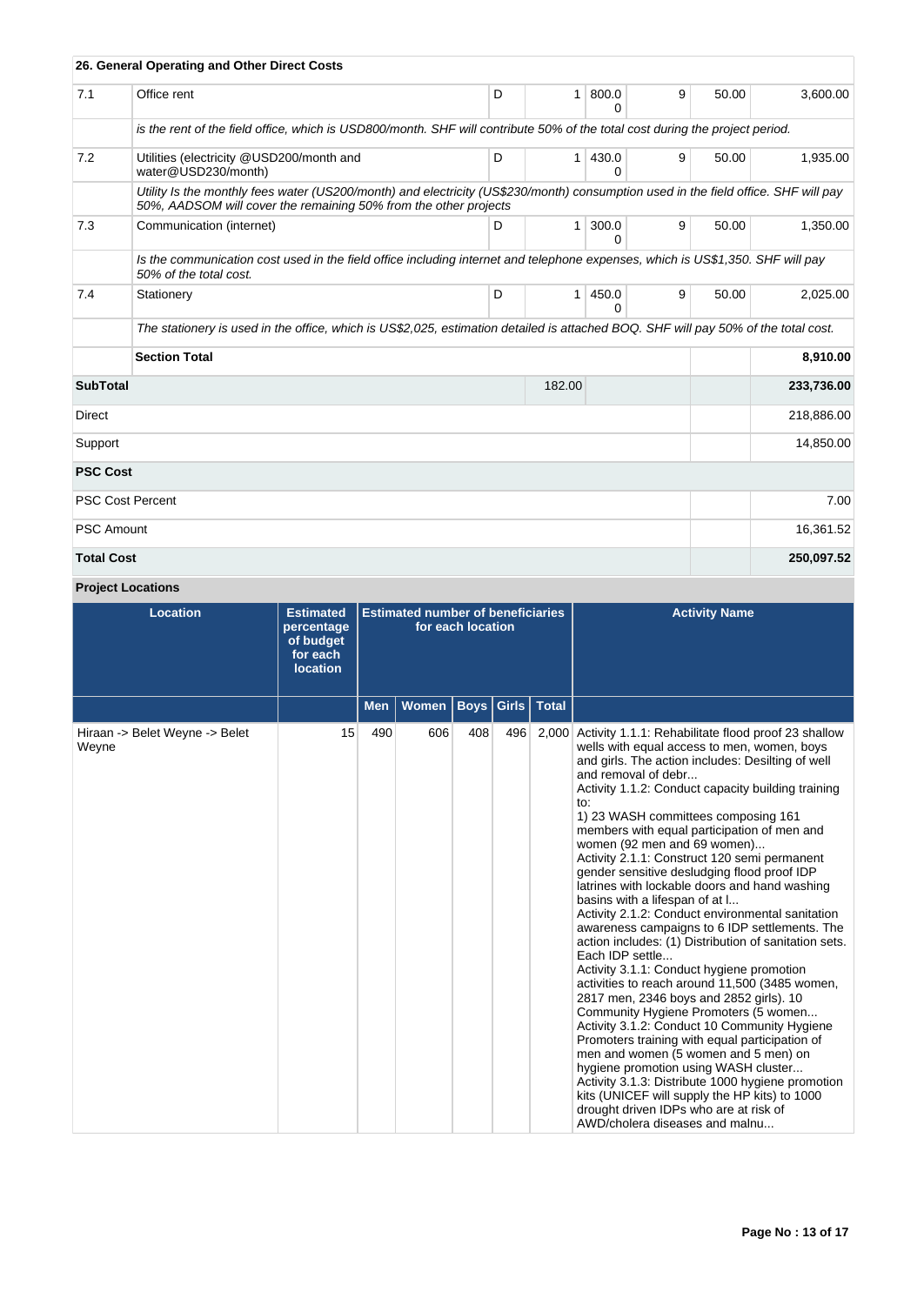| Hiraan -> Belet Weyne -> Buulo<br>Kahin | 9 | 245 | 303 | 204 | 248 |     | 1,000 Activity 1.1.1: Rehabilitate flood proof 23 shallow<br>wells with equal access to men, women, boys<br>and girls. The action includes: Desilting of well<br>and removal of debr<br>Activity 1.1.2: Conduct capacity building training<br>to:<br>1) 23 WASH committees composing 161<br>members with equal participation of men and<br>women (92 men and 69 women)<br>Activity 2.1.2: Conduct environmental sanitation<br>awareness campaigns to 6 IDP settlements. The<br>action includes: (1) Distribution of sanitation sets.<br>Each IDP settle<br>Activity 3.1.1: Conduct hygiene promotion<br>activities to reach around 11,500 (3485 women,<br>2817 men, 2346 boys and 2852 girls). 10<br>Community Hygiene Promoters (5 women<br>Activity 3.1.2: Conduct 10 Community Hygiene<br>Promoters training with equal participation of<br>men and women (5 women and 5 men) on<br>hygiene promotion using WASH cluster                                                                                                                                                                                                                                                                                                                                                               |
|-----------------------------------------|---|-----|-----|-----|-----|-----|-------------------------------------------------------------------------------------------------------------------------------------------------------------------------------------------------------------------------------------------------------------------------------------------------------------------------------------------------------------------------------------------------------------------------------------------------------------------------------------------------------------------------------------------------------------------------------------------------------------------------------------------------------------------------------------------------------------------------------------------------------------------------------------------------------------------------------------------------------------------------------------------------------------------------------------------------------------------------------------------------------------------------------------------------------------------------------------------------------------------------------------------------------------------------------------------------------------------------------------------------------------------------------------------|
| Hiraan -> Belet Weyne -> Doonka         | 8 | 125 | 153 | 100 | 122 | 500 | Activity 1.1.1: Rehabilitate flood proof 23 shallow<br>wells with equal access to men, women, boys<br>and girls. The action includes: Desilting of well<br>and removal of debr<br>Activity 1.1.2: Conduct capacity building training<br>to:<br>1) 23 WASH committees composing 161<br>members with equal participation of men and<br>women (92 men and 69 women)<br>Activity 2.1.1: Construct 120 semi permanent<br>gender sensitive desludging flood proof IDP<br>latrines with lockable doors and hand washing<br>basins with a lifespan of at I<br>Activity 2.1.2: Conduct environmental sanitation<br>awareness campaigns to 6 IDP settlements. The<br>action includes: (1) Distribution of sanitation sets.<br>Each IDP settle<br>Activity 3.1.1: Conduct hygiene promotion<br>activities to reach around 11,500 (3485 women,<br>2817 men, 2346 boys and 2852 girls). 10<br>Community Hygiene Promoters (5 women<br>Activity 3.1.2: Conduct 10 Community Hygiene<br>Promoters training with equal participation of<br>men and women (5 women and 5 men) on<br>hygiene promotion using WASH cluster<br>Activity 3.1.3: Distribute 1000 hygiene promotion<br>kits (UNICEF will supply the HP kits) to 1000<br>drought driven IDPs who are at risk of<br>AWD/cholera diseases and malnu |
| Hiraan -> Belet Weyne -> Haar<br>Caddey | 9 | 245 | 303 | 204 | 248 |     | 1,000 Activity 1.1.1: Rehabilitate flood proof 23 shallow<br>wells with equal access to men, women, boys<br>and girls. The action includes: Desilting of well<br>and removal of debr<br>Activity 1.1.2: Conduct capacity building training<br>to:<br>1) 23 WASH committees composing 161<br>members with equal participation of men and<br>women (92 men and 69 women)<br>Activity 2.1.2: Conduct environmental sanitation<br>awareness campaigns to 6 IDP settlements. The<br>action includes: (1) Distribution of sanitation sets.<br>Each IDP settle<br>Activity 3.1.1: Conduct hygiene promotion<br>activities to reach around 11,500 (3485 women,<br>2817 men, 2346 boys and 2852 girls). 10<br>Community Hygiene Promoters (5 women<br>Activity 3.1.2: Conduct 10 Community Hygiene<br>Promoters training with equal participation of<br>men and women (5 women and 5 men) on<br>hygiene promotion using WASH cluster                                                                                                                                                                                                                                                                                                                                                               |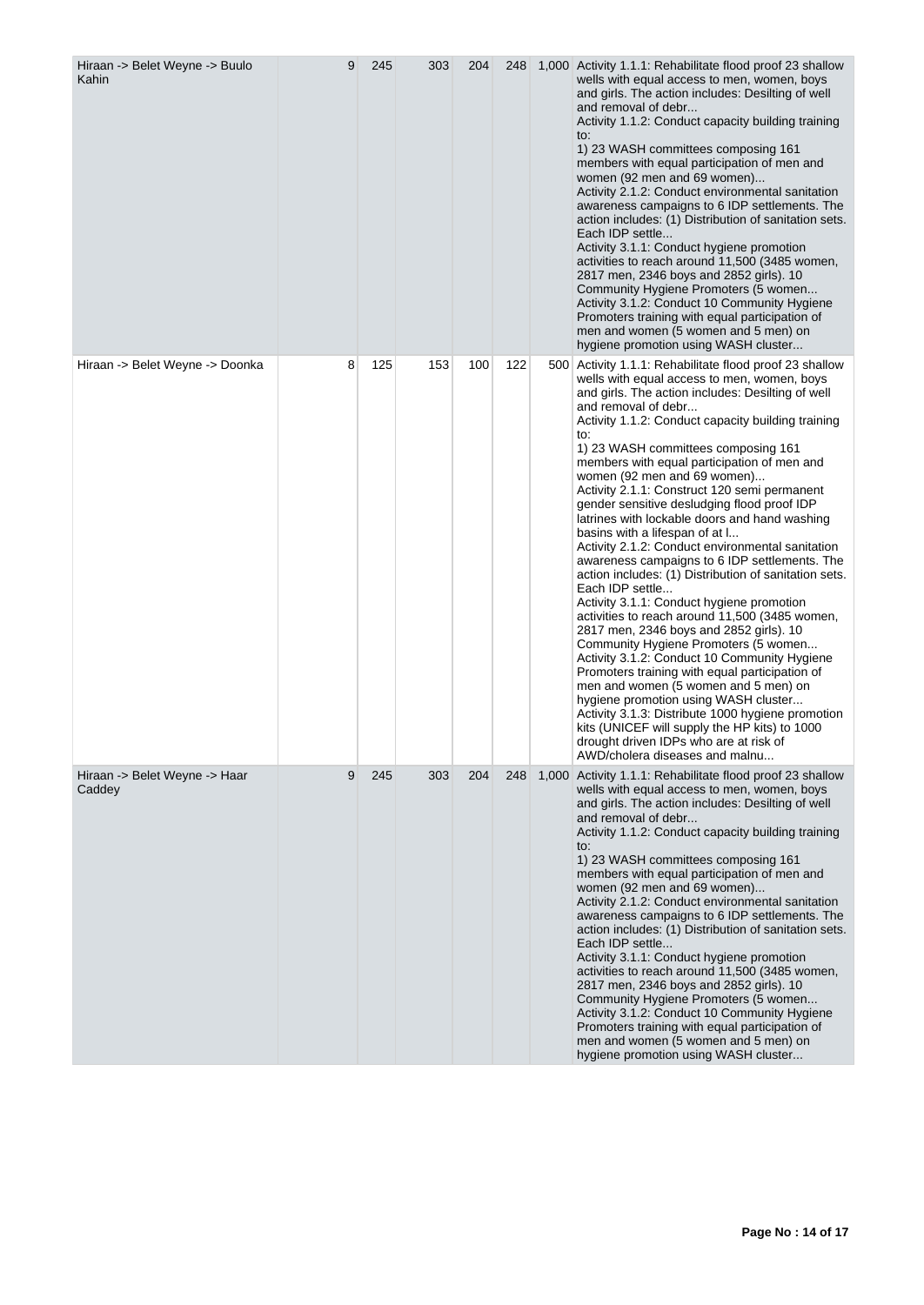| Hiraan -> Belet Weyne -> Horjoog               | 11 | 368 | 454 | 306 | 372 |       | 1,500 Activity 1.1.1: Rehabilitate flood proof 23 shallow<br>wells with equal access to men, women, boys<br>and girls. The action includes: Desilting of well<br>and removal of debr<br>Activity 1.1.2: Conduct capacity building training<br>to:<br>1) 23 WASH committees composing 161<br>members with equal participation of men and<br>women (92 men and 69 women)<br>Activity 2.1.2: Conduct environmental sanitation<br>awareness campaigns to 6 IDP settlements. The<br>action includes: (1) Distribution of sanitation sets.<br>Each IDP settle<br>Activity 3.1.1: Conduct hygiene promotion<br>activities to reach around 11,500 (3485 women,<br>2817 men, 2346 boys and 2852 girls). 10<br>Community Hygiene Promoters (5 women<br>Activity 3.1.2: Conduct 10 Community Hygiene<br>Promoters training with equal participation of<br>men and women (5 women and 5 men) on<br>hygiene promotion using WASH cluster |
|------------------------------------------------|----|-----|-----|-----|-----|-------|-----------------------------------------------------------------------------------------------------------------------------------------------------------------------------------------------------------------------------------------------------------------------------------------------------------------------------------------------------------------------------------------------------------------------------------------------------------------------------------------------------------------------------------------------------------------------------------------------------------------------------------------------------------------------------------------------------------------------------------------------------------------------------------------------------------------------------------------------------------------------------------------------------------------------------|
| Hiraan -> Belet Weyne -> Bacaad<br><b>Buko</b> | 8  | 245 | 303 | 204 | 248 | 1,000 | Activity 1.1.1: Rehabilitate flood proof 23 shallow<br>wells with equal access to men, women, boys<br>and girls. The action includes: Desilting of well<br>and removal of debr<br>Activity 1.1.2: Conduct capacity building training<br>to:<br>1) 23 WASH committees composing 161<br>members with equal participation of men and<br>women (92 men and 69 women)<br>Activity 2.1.2: Conduct environmental sanitation<br>awareness campaigns to 6 IDP settlements. The<br>action includes: (1) Distribution of sanitation sets.<br>Each IDP settle<br>Activity 3.1.2: Conduct 10 Community Hygiene<br>Promoters training with equal participation of<br>men and women (5 women and 5 men) on<br>hygiene promotion using WASH cluster                                                                                                                                                                                         |
| Hiraan -> Belet Weyne -> Bacad                 | 8  | 245 | 303 | 204 | 248 | 1,000 | Activity 1.1.1: Rehabilitate flood proof 23 shallow<br>wells with equal access to men, women, boys<br>and girls. The action includes: Desilting of well<br>and removal of debr<br>Activity 1.1.2: Conduct capacity building training<br>to:<br>1) 23 WASH committees composing 161<br>members with equal participation of men and<br>women (92 men and 69 women)<br>Activity 3.1.1: Conduct hygiene promotion<br>activities to reach around 11,500 (3485 women,<br>2817 men, 2346 boys and 2852 girls). 10<br>Community Hygiene Promoters (5 women<br>Activity 3.1.2: Conduct 10 Community Hygiene<br>Promoters training with equal participation of<br>men and women (5 women and 5 men) on<br>hygiene promotion using WASH cluster                                                                                                                                                                                        |
| Hiraan -> Belet Weyne -> Qarsooni              | 8  | 245 | 303 | 204 | 248 |       | 1,000 Activity 1.1.1: Rehabilitate flood proof 23 shallow<br>wells with equal access to men, women, boys<br>and girls. The action includes: Desilting of well<br>and removal of debr<br>Activity 1.1.2: Conduct capacity building training<br>to:<br>1) 23 WASH committees composing 161<br>members with equal participation of men and<br>women (92 men and 69 women)<br>Activity 3.1.1: Conduct hygiene promotion<br>activities to reach around 11,500 (3485 women,<br>2817 men, 2346 boys and 2852 girls). 10<br>Community Hygiene Promoters (5 women<br>Activity 3.1.2: Conduct 10 Community Hygiene<br>Promoters training with equal participation of<br>men and women (5 women and 5 men) on<br>hygiene promotion using WASH cluster                                                                                                                                                                                  |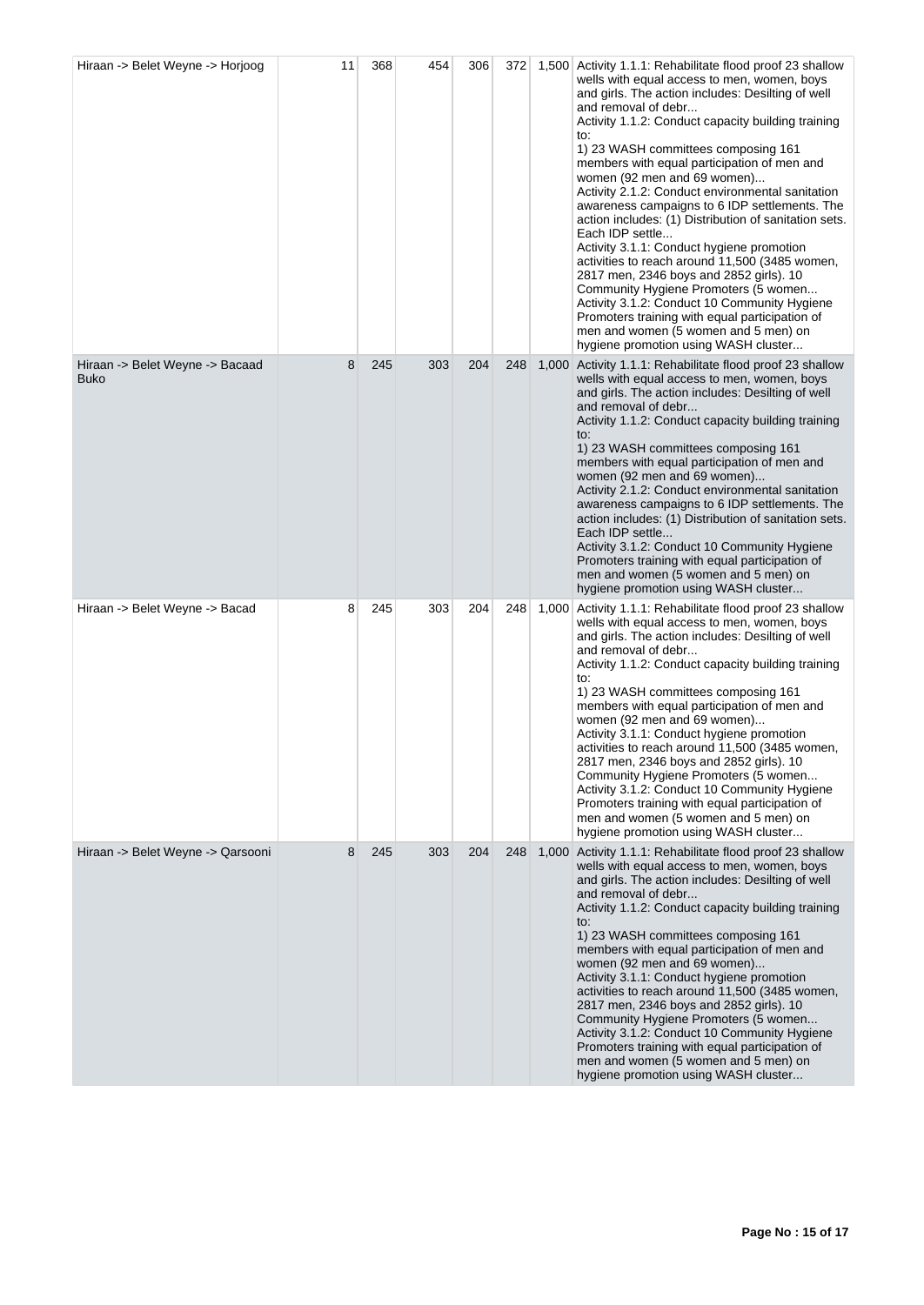| Hiraan -> Belet Weyne -> Tawakal          | 8 | 125 | 153                         | 100 | 122 |       | 500 Activity 1.1.1: Rehabilitate flood proof 23 shallow<br>wells with equal access to men, women, boys<br>and girls. The action includes: Desilting of well<br>and removal of debr<br>Activity 1.1.2: Conduct capacity building training<br>to:<br>1) 23 WASH committees composing 161<br>members with equal participation of men and<br>women (92 men and 69 women)<br>Activity 2.1.1: Construct 120 semi permanent<br>gender sensitive desludging flood proof IDP<br>latrines with lockable doors and hand washing<br>basins with a lifespan of at I<br>Activity 2.1.2: Conduct environmental sanitation<br>awareness campaigns to 6 IDP settlements. The<br>action includes: (1) Distribution of sanitation sets.<br>Each IDP settle<br>Activity 3.1.1: Conduct hygiene promotion<br>activities to reach around 11,500 (3485 women,<br>2817 men, 2346 boys and 2852 girls). 10<br>Community Hygiene Promoters (5 women<br>Activity 3.1.2: Conduct 10 Community Hygiene<br>Promoters training with equal participation of<br>men and women (5 women and 5 men) on<br>hygiene promotion using WASH cluster<br>Activity 3.1.3: Distribute 1000 hygiene promotion<br>kits (UNICEF will supply the HP kits) to 1000<br>drought driven IDPs who are at risk of<br>AWD/cholera diseases and malnu |  |
|-------------------------------------------|---|-----|-----------------------------|-----|-----|-------|-----------------------------------------------------------------------------------------------------------------------------------------------------------------------------------------------------------------------------------------------------------------------------------------------------------------------------------------------------------------------------------------------------------------------------------------------------------------------------------------------------------------------------------------------------------------------------------------------------------------------------------------------------------------------------------------------------------------------------------------------------------------------------------------------------------------------------------------------------------------------------------------------------------------------------------------------------------------------------------------------------------------------------------------------------------------------------------------------------------------------------------------------------------------------------------------------------------------------------------------------------------------------------------------------|--|
| Hiraan -> Belet Weyne -> Tuulo<br>Hiiraan | 8 | 245 | 303                         | 204 | 248 | 1,000 | Activity 1.1.1: Rehabilitate flood proof 23 shallow<br>wells with equal access to men, women, boys<br>and girls. The action includes: Desilting of well<br>and removal of debr<br>Activity 1.1.2: Conduct capacity building training<br>to:<br>1) 23 WASH committees composing 161<br>members with equal participation of men and<br>women (92 men and 69 women)<br>Activity 3.1.1: Conduct hygiene promotion<br>activities to reach around 11,500 (3485 women,<br>2817 men, 2346 boys and 2852 girls). 10<br>Community Hygiene Promoters (5 women<br>Activity 3.1.2: Conduct 10 Community Hygiene<br>Promoters training with equal participation of<br>men and women (5 women and 5 men) on<br>hygiene promotion using WASH cluster                                                                                                                                                                                                                                                                                                                                                                                                                                                                                                                                                          |  |
| Hiraan -> Belet Weyne -> Xuubow           | 8 | 245 | 303                         | 204 | 248 | 1,000 | Activity 1.1.1: Rehabilitate flood proof 23 shallow<br>wells with equal access to men, women, boys<br>and girls. The action includes: Desilting of well<br>and removal of debr<br>Activity 1.1.2: Conduct capacity building training<br>to:<br>1) 23 WASH committees composing 161<br>members with equal participation of men and<br>women (92 men and 69 women)<br>Activity 3.1.1: Conduct hygiene promotion<br>activities to reach around 11,500 (3485 women,<br>2817 men, 2346 boys and 2852 girls). 10<br>Community Hygiene Promoters (5 women<br>Activity 3.1.2: Conduct 10 Community Hygiene<br>Promoters training with equal participation of<br>men and women (5 women and 5 men) on<br>hygiene promotion using WASH cluster                                                                                                                                                                                                                                                                                                                                                                                                                                                                                                                                                          |  |
| <b>Documents</b>                          |   |     |                             |     |     |       |                                                                                                                                                                                                                                                                                                                                                                                                                                                                                                                                                                                                                                                                                                                                                                                                                                                                                                                                                                                                                                                                                                                                                                                                                                                                                               |  |
| <b>Category Name</b>                      |   |     | <b>Document Description</b> |     |     |       |                                                                                                                                                                                                                                                                                                                                                                                                                                                                                                                                                                                                                                                                                                                                                                                                                                                                                                                                                                                                                                                                                                                                                                                                                                                                                               |  |

| <b>Project Supporting Documents</b> | AADSOM WASH intervention sites.pdf                               |
|-------------------------------------|------------------------------------------------------------------|
| <b>Project Supporting Documents</b> | WASH Assessment Report Feb 2018 Beletweyn.pdf                    |
| <b>Project Supporting Documents</b> | Revised WASH Locations with beneficiaries breakdown24March18.doc |
| <b>Project Supporting Documents</b> | Revised target locations and beneficiaries 4April18.doc          |
| <b>Project Supporting Documents</b> | Revised target locations and beneficiaries 8 April 18.doc        |
| <b>Project Supporting Documents</b> | Final Target locations and beneficiaries_8 April 18 Final.doc    |
| <b>Budget Documents</b>             | AADSOM consolidated BOO 2018-SHF1.xlsx                           |